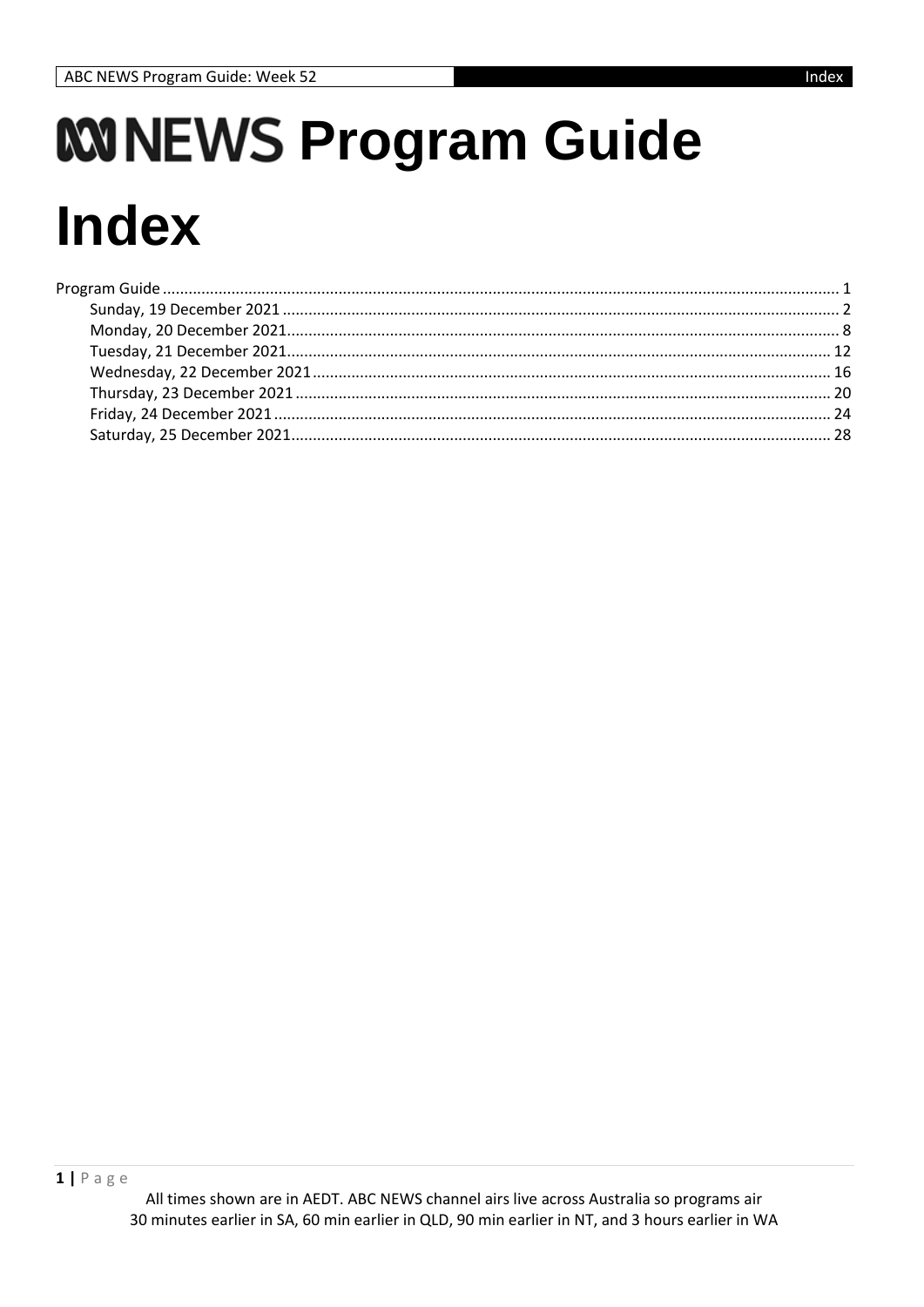# <span id="page-1-0"></span>**Sunday, 19 December 2021**

| 6:00am  | <b>ABC News Update</b>                                                                                                                                                                                                                  |
|---------|-----------------------------------------------------------------------------------------------------------------------------------------------------------------------------------------------------------------------------------------|
|         | The top stories from ABC News, updating you on the latest headlines and the overnight                                                                                                                                                   |
|         | news from across Australia and around the world.                                                                                                                                                                                        |
|         | <b>Landline Summer</b>                                                                                                                                                                                                                  |
| 6:00am  |                                                                                                                                                                                                                                         |
|         | (CC, Repeat)<br>This summer Pip Courtney and the Landline team look back at some of the best stories                                                                                                                                    |
|         | from across rural and regional Australia, meeting interesting people and discussing food,<br>produce, livestock, innovation and more.                                                                                                   |
| 6:30am  | <b>ABC News Regional</b>                                                                                                                                                                                                                |
|         | (CC, Repeat) Final                                                                                                                                                                                                                      |
|         | The ABC's network of reporters across Australia bring you a close look at what's making<br>headlines in regional and rural Australia, uncovering the news, views and what's really<br>going on outside the big cities. (Final for 2021) |
| 7:00am  | <b>Weekend Breakfast</b>                                                                                                                                                                                                                |
|         | (CC)                                                                                                                                                                                                                                    |
|         | Ease into your Sunday with an intelligent and engaging mix of news, updated                                                                                                                                                             |
|         | information, in-depth analysis, interviews, politics, sport and weather. Presented by<br>Kirsten Aiken and David Lipson.                                                                                                                |
| 11:00am | <b>ABC News</b>                                                                                                                                                                                                                         |
|         | (CC)                                                                                                                                                                                                                                    |
|         | Miriam Corowa presents the latest from ABC News, following today's top stories and<br>coverage of events as they unfold. Plus original reporting, expert analysis and all the<br>updated news, sport, weather and information you need. |
| 11:30am | The Ticket: Sport In 2021                                                                                                                                                                                                               |
|         | In a Ticket Special, Tracey Holmes looks back on the big sporting issues of 2021 as                                                                                                                                                     |
|         | athletes faced the complications from another year of the pandemic while the Olympics                                                                                                                                                   |
|         | went ahead in Tokyo one year late.                                                                                                                                                                                                      |
| 12:00pm | <b>ABC News</b>                                                                                                                                                                                                                         |
|         | (CC)                                                                                                                                                                                                                                    |
|         | Miriam Corowa presents the latest from ABC News, following today's top stories and                                                                                                                                                      |
|         | coverage of events as they unfold. Plus original reporting, expert analysis and all the<br>updated news, sport, weather and information you need.                                                                                       |
|         |                                                                                                                                                                                                                                         |
|         |                                                                                                                                                                                                                                         |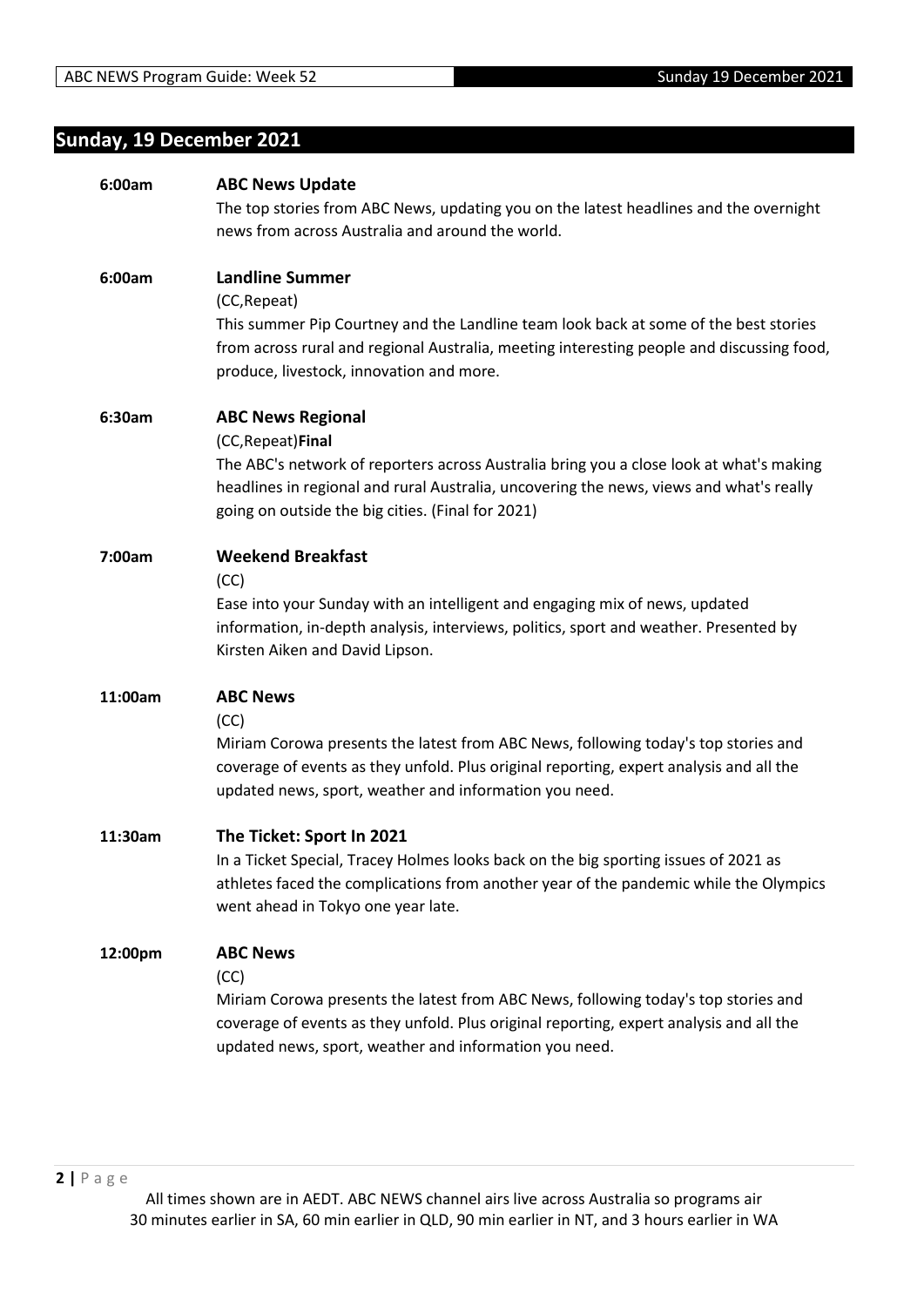| 12:30pm            | <b>The Business: Summer Series</b><br>(CC, Repeat)                                                                                                                                   |
|--------------------|--------------------------------------------------------------------------------------------------------------------------------------------------------------------------------------|
|                    | A look back at the big stories in business and finance from 2021 as The Business team                                                                                                |
|                    | bring you the best stories from across the year, following the economic and consumer                                                                                                 |
|                    | issues that affect us all.                                                                                                                                                           |
| 1:00pm             | <b>ABC News</b>                                                                                                                                                                      |
|                    | (CC)                                                                                                                                                                                 |
|                    | Miriam Corowa presents the latest from ABC News, following today's top stories and<br>coverage of events as they unfold. Plus original reporting, expert analysis and all the        |
|                    | updated news, sport, weather and information you need.                                                                                                                               |
| 1:30pm             | <b>The Breakfast Couch</b>                                                                                                                                                           |
|                    | (CC, Repeat) Final                                                                                                                                                                   |
|                    | Join Michael Rowland, Lisa Millar and the team for some of the best conversations as we<br>hear from some of the most informed and entertaining guests who have appeared on          |
|                    | News Breakfast. (Final for 2021)                                                                                                                                                     |
| 2:00 <sub>pm</sub> | <b>ABC News</b>                                                                                                                                                                      |
|                    | Miriam Corowa presents the latest from ABC News, following today's top stories and                                                                                                   |
|                    | coverage of events as they unfold. Plus original reporting, expert analysis and all the<br>updated news, sport, weather and information you need.                                    |
|                    |                                                                                                                                                                                      |
| 2:30pm             | <b>Compass: Through Our Eyes</b>                                                                                                                                                     |
|                    | (CC,AD, Repeat, PG)                                                                                                                                                                  |
|                    |                                                                                                                                                                                      |
|                    | A unique project which draws high school students in Timor and Australia into a cultural<br>exchange through photographing their daily lives in their country and writing about what |
|                    | the photo means to them.                                                                                                                                                             |
| 3:00 <sub>pm</sub> | <b>ABC News</b>                                                                                                                                                                      |
|                    | (CC)                                                                                                                                                                                 |
|                    | Miriam Corowa presents the latest from ABC News, following today's top stories and                                                                                                   |
|                    | coverage of events as they unfold. Plus original reporting, expert analysis and all the<br>updated news, sport, weather and information you need.                                    |
| 3:30pm             | The Ticket: Sport In 2021                                                                                                                                                            |
|                    | (Repeat)                                                                                                                                                                             |
|                    | In a Ticket Special, Tracey Holmes looks back on the big sporting issues of 2021 as                                                                                                  |
|                    | athletes faced the complications from another year of the pandemic while the Olympics<br>went ahead in Tokyo one year late.                                                          |
| 4:00pm             | <b>ABC News</b>                                                                                                                                                                      |
|                    | Miriam Corowa presents the latest from ABC News, following today's top stories and                                                                                                   |
|                    | coverage of events as they unfold. Plus original reporting, expert analysis and all the<br>updated news, sport, weather and information you need.                                    |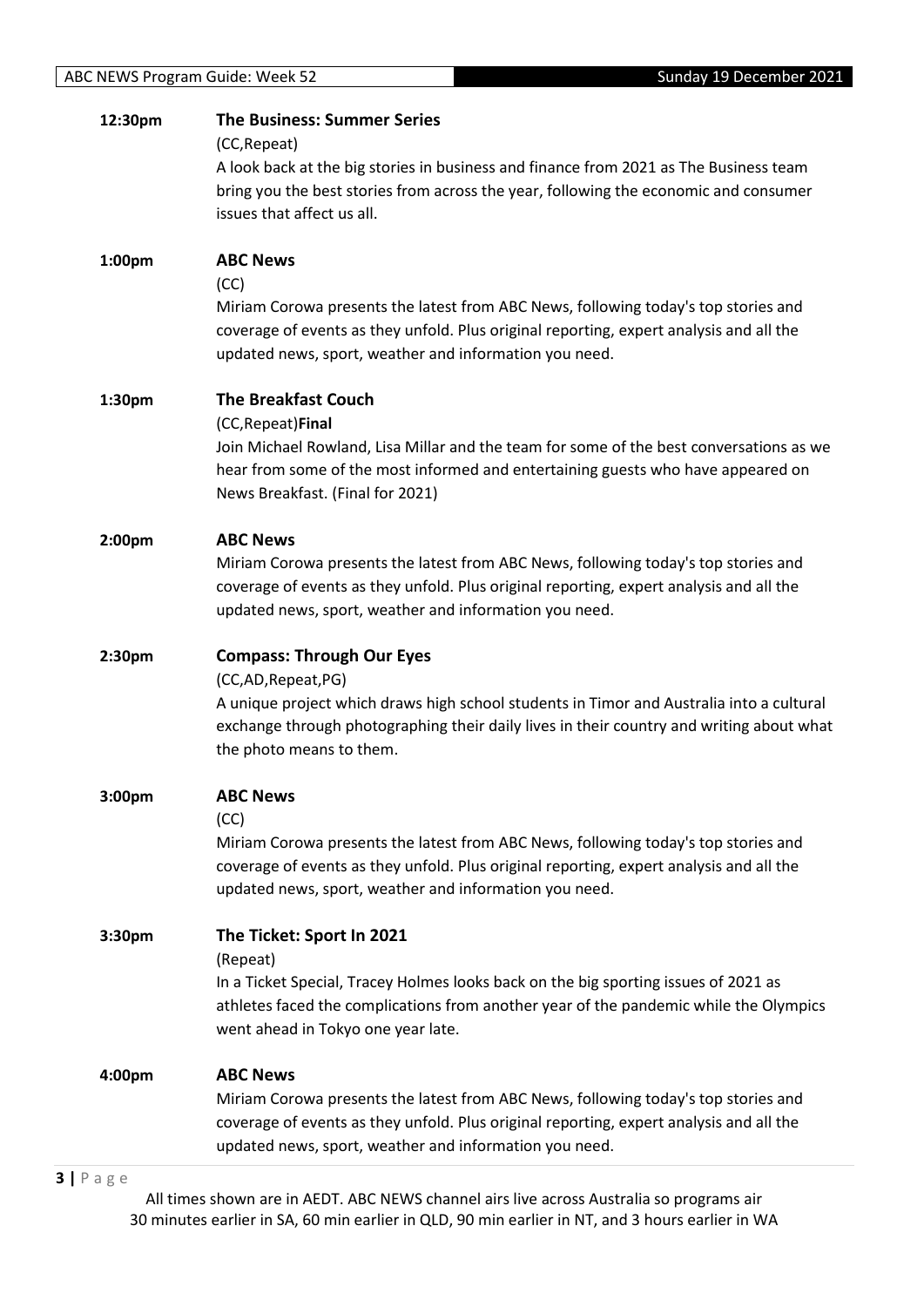| 4:30pm | <b>Landline Summer</b>                                                                    |
|--------|-------------------------------------------------------------------------------------------|
|        | (CC, Repeat)                                                                              |
|        | This summer Pip Courtney and the Landline team look back at some of the best stories      |
|        | from across rural and regional Australia, meeting interesting people and discussing food, |
|        | produce, livestock, innovation and more.                                                  |
|        |                                                                                           |
| 5:00pm | <b>ABC News: Auslan Bulletin</b>                                                          |
|        | (CC)                                                                                      |
|        | The latest news and information from ABC News. This bulletin will be Auslan interpreted   |
|        | to provide accessible information to keep Australia's deaf community connected and        |
|        | informed. Presented by Miriam Corowa.                                                     |
|        |                                                                                           |
| 5:30pm | The World This Week                                                                       |
|        | (CC, Repeat) Final                                                                        |
|        | Beverley O'Connor presents the week's best international stories from an Australian       |
|        | perspective as seen by ABC News reporters in Europe, North America, the Middle East,      |
|        | North Asia, South Asia and the Pacific. (Final for 2021)                                  |
|        |                                                                                           |
| 6:00pm | <b>ABC Evening News</b>                                                                   |
|        | Live across Australia, the latest from ABC News, following today's top stories and live   |
|        | coverage of events as they unfold. Plus comprehensive analysis, context and original      |
|        | investigations from ABC reporters around the world.                                       |
|        |                                                                                           |
| 6:30pm | <b>Barrie Cassidy's One Plus One</b>                                                      |
|        | (CC, Repeat)                                                                              |
|        | Barrie Cassidy returns for a new season of One Plus One, with a series of in-depth        |
|        | conversations exploring how Australians have coped during COVID-19 pandemic.              |
|        |                                                                                           |
| 7:00pm | <b>ABC News Sunday</b>                                                                    |
|        | News from where you live. ABC News Sunday brings you the day's top stories, exclusive     |
|        | investigations and original reporting on the issues that matter to all Australians.       |
|        |                                                                                           |
| 7:40pm | The Brief: March: Marching for justice                                                    |
|        | (Repeat)                                                                                  |
|        | Thousands march on Parliament House demanding action to address years of toxic            |
|        | attitudes towards women. The Prime Minister insists he's listening but ends up having to  |
|        | apologise for raising false allegations.                                                  |
|        |                                                                                           |
| 8:00pm | <b>ABC News Tonight</b>                                                                   |
|        | The top stories from ABC News and a complete summary of the day's events with             |
|        | reports from the scene and accurate analysis. Plus the latest sport and weather.          |
|        |                                                                                           |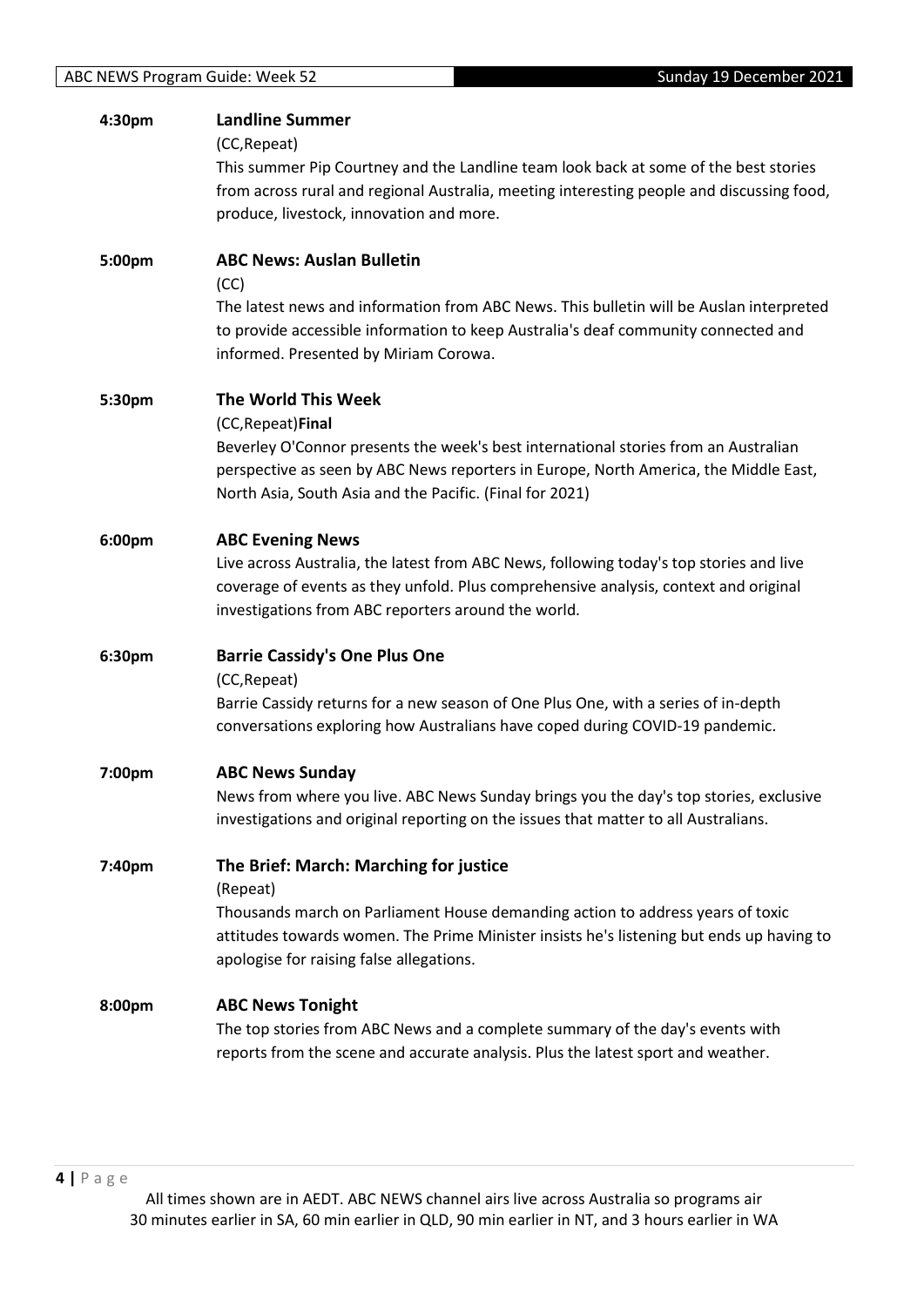| 8:25pm  | Australian Story: A World of their Own                                                                                                                                                                                                 |
|---------|----------------------------------------------------------------------------------------------------------------------------------------------------------------------------------------------------------------------------------------|
|         | (CC,AD, Repeat)<br>The Seekers blazed a trail for Australian music in the 1960s with a number of chart                                                                                                                                 |
|         | topping international hits. But fame led to fallout and they split at the height of their                                                                                                                                              |
|         | success. They reunite to reminisce about the ride.                                                                                                                                                                                     |
| 9:00pm  | <b>ABC Nightly News</b>                                                                                                                                                                                                                |
|         | Live across Australia, the latest from ABC News, following today's top stories and live<br>coverage of events as they unfold. Plus comprehensive analysis, context and original<br>investigations from ABC reporters around the world. |
| 9:30pm  | <b>Compass: Through Our Eyes</b>                                                                                                                                                                                                       |
|         | (CC,AD,Repeat,PG)                                                                                                                                                                                                                      |
|         | A unique project which draws high school students in Timor and Australia into a cultural<br>exchange through photographing their daily lives in their country and writing about what<br>the photo means to them.                       |
|         | <b>ABC News Weekend</b>                                                                                                                                                                                                                |
| 10:00pm | Live across Australia, the latest from ABC News, following today's top stories and live                                                                                                                                                |
|         | coverage of events as they unfold. Plus comprehensive analysis, context and original                                                                                                                                                   |
|         | investigations from ABC reporters around the world.                                                                                                                                                                                    |
| 10:30pm | <b>Barrie Cassidy's One Plus One</b>                                                                                                                                                                                                   |
|         | (CC, Repeat)                                                                                                                                                                                                                           |
|         | Barrie Cassidy returns for a new season of One Plus One, with a series of in-depth<br>conversations exploring how Australians have coped during COVID-19 pandemic.                                                                     |
| 11:00pm | <b>ABC Late News</b>                                                                                                                                                                                                                   |
|         | (CC)<br>Live across Australia, the latest from ABC News, following today's top stories and live                                                                                                                                        |
|         | coverage of events as they unfold. Plus comprehensive analysis, context and original                                                                                                                                                   |
|         | investigations from ABC reporters around the world.                                                                                                                                                                                    |
| 11:30pm | <b>The Business: Summer Series</b>                                                                                                                                                                                                     |
|         | (CC, Repeat)                                                                                                                                                                                                                           |
|         | A look back at the big stories in business and finance from 2021 as The Business team                                                                                                                                                  |
|         | bring you the best stories from across the year, following the economic and consumer<br>issues that affect us all.                                                                                                                     |
| 12:00am | <b>ABC Late News</b>                                                                                                                                                                                                                   |
|         | The final word on the day's top stories, with the latest news and updated information                                                                                                                                                  |
|         | from Australia's most trusted news source.                                                                                                                                                                                             |
|         |                                                                                                                                                                                                                                        |
|         |                                                                                                                                                                                                                                        |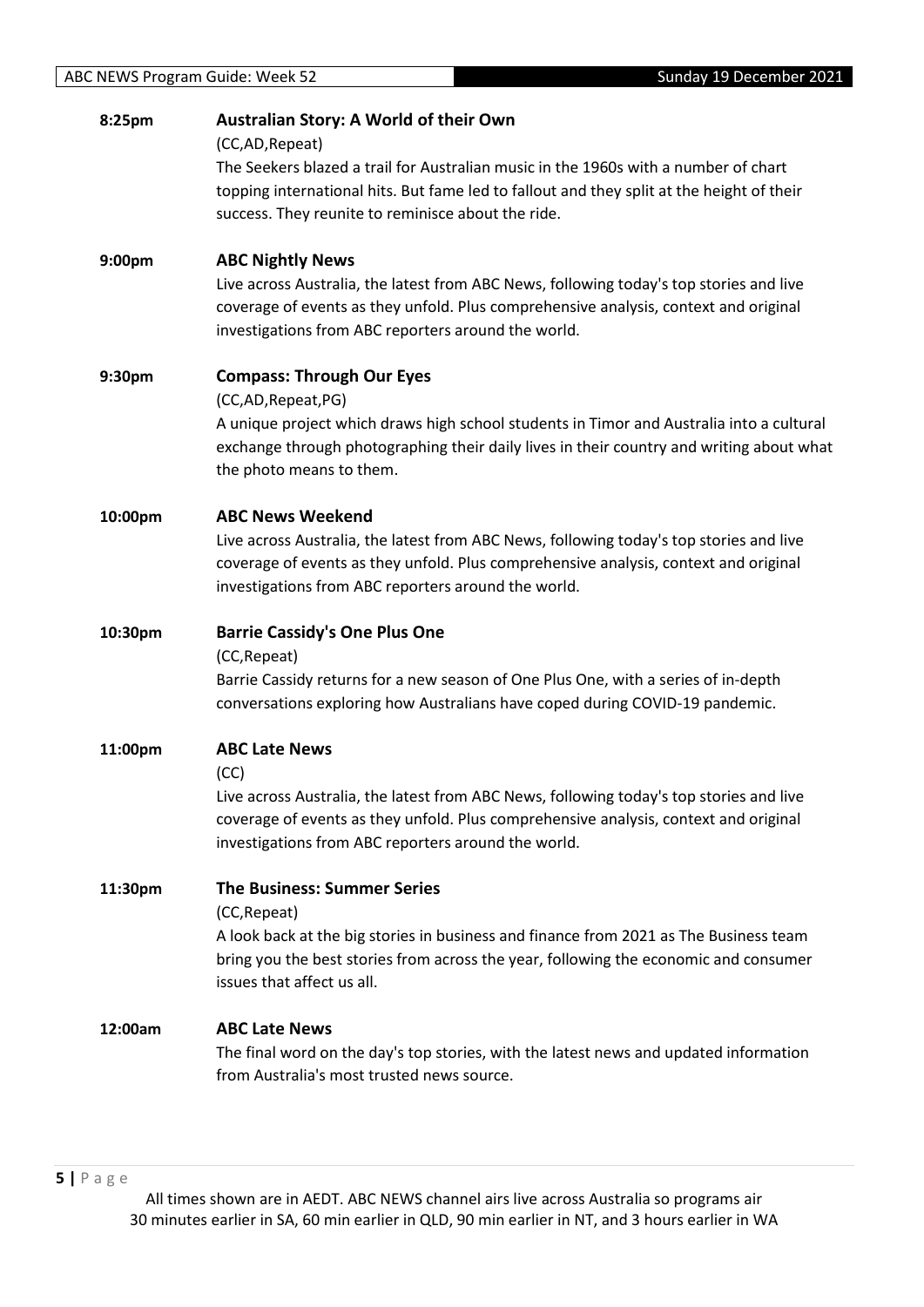| 12:15am | <b>Four Corners: Chairman For Life</b><br>(CC,AD, Repeat)                                                                                                                                                                                                                                 |
|---------|-------------------------------------------------------------------------------------------------------------------------------------------------------------------------------------------------------------------------------------------------------------------------------------------|
|         | China's President Xi Jinping and his quest for world power. An insightful look at his rise to<br>power, how he consolidated his leadership through economic strength, populism and<br>iron fist control, and what is his agenda?                                                          |
| 1:00am  | <b>DW News</b><br>Live from Berlin, our broadcast partner Deutsche Welle brings you the latest<br>international news, updated information on the Coronavirus pandemic and the day's top<br>stories from a European perspective.                                                           |
| 1:15am  | <b>ABC Late News</b><br>(Repeat)<br>The final word on the day's top stories, with the latest news and updated information<br>from Australia's most trusted news source.                                                                                                                   |
| 1:30am  | <b>ABC News Regional</b><br>(CC, Repeat) Final<br>The ABC's network of reporters across Australia bring you a close look at what's making<br>headlines in regional and rural Australia, uncovering the news, views and what's really<br>going on outside the big cities. (Final for 2021) |
| 2:00am  | <b>DW News</b><br>Live from Berlin, our broadcast partner Deutsche Welle brings you the latest news on the<br>Coronavirus pandemic and the day's top stories from a European perspective.                                                                                                 |
| 2:15am  | <b>ABC Late News</b><br>(Repeat)<br>The final word on the day's top stories, with the latest news and updated information<br>from Australia's most trusted news source.                                                                                                                   |
| 2:30am  | <b>The Breakfast Couch</b><br>(CC, Repeat) Final<br>Join Michael Rowland, Lisa Millar and the team for some of the best conversations as we<br>hear from some of the most informed and entertaining guests who have appeared on<br>News Breakfast. (Final for 2021)                       |
| 3:00am  | <b>DW News</b><br>Live from Berlin, our broadcast partner Deutsche Welle brings you the latest<br>international news, updated information on the Coronavirus pandemic and the day's top<br>stories from a European perspective.                                                           |

**6 |** P a g e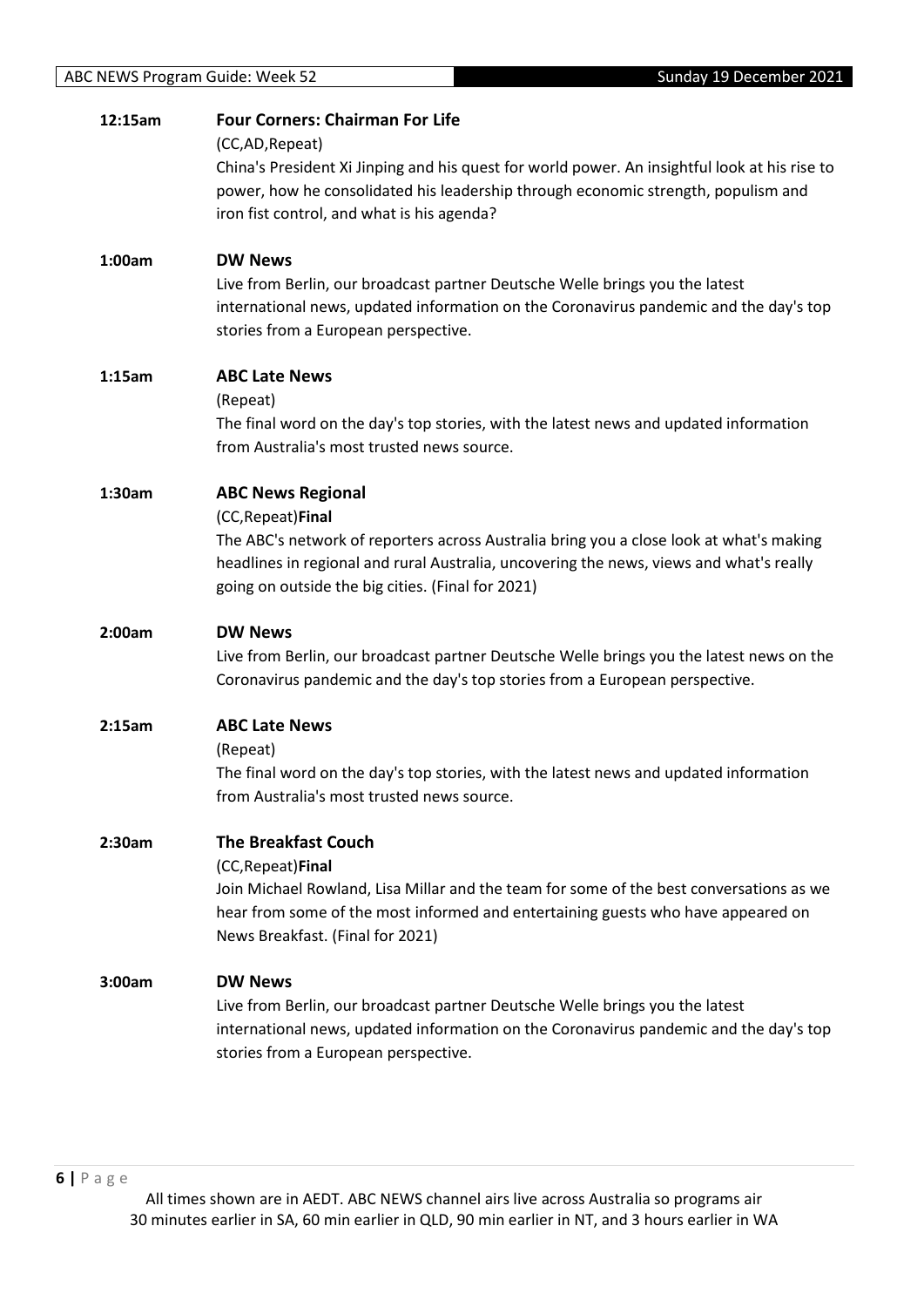| 3:15am | <b>First Nation Farmers: Bunya Nuts</b><br>(CC, Repeat)<br>The fruit of the majestic Bunya Pine has been an important part of indigenous culture for<br>thousands of years. Today many landowners consider it dangerous and garden waste but<br>an Indigenous artist believes it deserves better. |
|--------|---------------------------------------------------------------------------------------------------------------------------------------------------------------------------------------------------------------------------------------------------------------------------------------------------|
| 3:30am | <b>The World This Week</b><br>(CC, Repeat) Final<br>Beverley O'Connor presents the week's best international stories from an Australian<br>perspective as seen by ABC News reporters in Europe, North America, the Middle East,<br>North Asia, South Asia and the Pacific. (Final for 2021)       |
| 4:00am | <b>DW News</b><br>Live from Berlin, our broadcast partner Deutsche Welle brings you the latest<br>international news, updated information on the Coronavirus pandemic and the day's top<br>stories from a European perspective.                                                                   |
| 4:15am | The Beautiful Bush: Bush Sculptor<br>(CC, Repeat)<br>He was once a struggling artist battling to feed his family. Now Dubbo-based Brett "Mon"<br>Garling is one of Australia's most in-demand sculptors. Landline's Sean Murphy reports.                                                          |
| 4:30am | <b>ABC News Regional</b><br>(CC, Repeat) Final<br>The ABC's network of reporters across Australia bring you a close look at what's making<br>headlines in regional and rural Australia, uncovering the news, views and what's really<br>going on outside the big cities. (Final for 2021)         |
| 5:00am | <b>DW News</b><br>Live from Berlin, our broadcast partner Deutsche Welle brings you the latest<br>international news, updated information on the Coronavirus pandemic and the day's top<br>stories from a European perspective.                                                                   |
| 5:15am | The Brief: September: The Nuclear Option<br>(Repeat)<br>A secret trip blows up in Scott Morrison's face. The new nuclear submarine agreement<br>leaves France crying foul. Kristina Keneally parachutes into a safe seat, while a blind trust<br>costs Christian Porter his ministerial career.   |
| 5:30am | <b>Landline Summer</b><br>(CC, Repeat)<br>This summer Pip Courtney and the Landline team look back at some of the best stories<br>from across rural and regional Australia, meeting interesting people and discussing food,<br>produce, livestock, innovation and more.                           |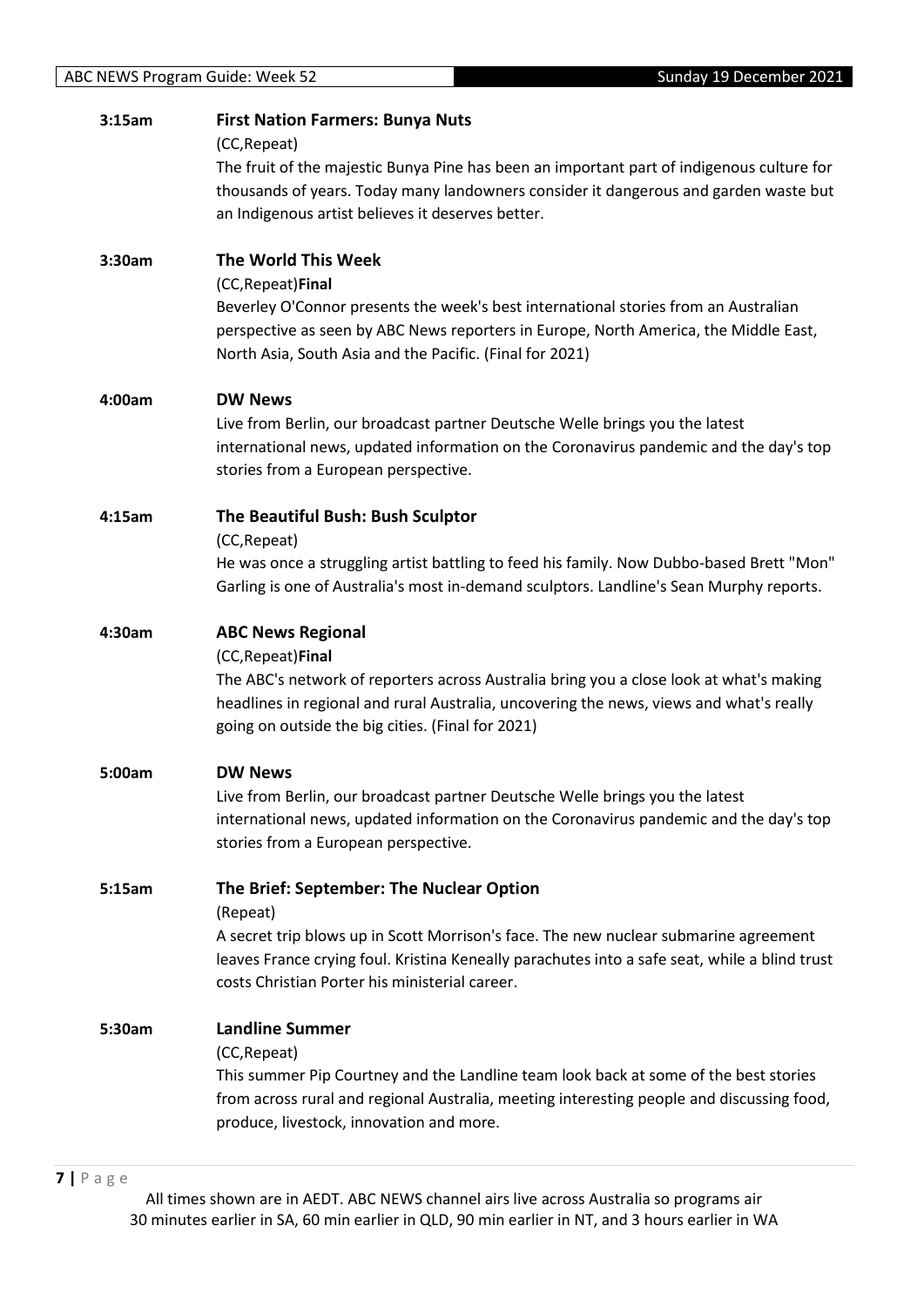# <span id="page-7-0"></span>**Monday, 20 December 2021**

| 6:00am  | <b>News Breakfast</b><br>(CC)                                                                                                                                                                                                                                                                          |
|---------|--------------------------------------------------------------------------------------------------------------------------------------------------------------------------------------------------------------------------------------------------------------------------------------------------------|
| 9:00am  | <b>ABC News Mornings</b><br>(CC)                                                                                                                                                                                                                                                                       |
| 12:00pm | <b>ABC News At Noon</b><br>(CC)                                                                                                                                                                                                                                                                        |
| 3:00pm  | <b>ABC News Afternoons</b><br>(CC)                                                                                                                                                                                                                                                                     |
| 6:00pm  | <b>ABC Evening News</b><br>(CC)<br>Karina Carvalho brings you the day's top stories, breaking news, rolling coverage of<br>major events and the latest local and international reporting from Australia's most<br>respected journalists and experts.                                                   |
| 7:00pm  | <b>ABC National News</b><br>Australians turn to ABC News when news breaks at home or abroad. Karina Carvalho<br>presents the day's top stories, latest news and information, exclusive investigations and<br>reports from respected journalists across the nation.                                     |
| 8:00pm  | <b>ABC News Tonight</b><br>Karina Carvalho brings you a clearer picture of the day's top stories with local, national<br>and global news reports. Australia's most trusted news source has the issues and events<br>covered from all angles to keep you in touch.                                      |
| 8:30pm  | <b>Australian Story: A Balancing Act</b><br>(CC,AD, Repeat)<br>Dr Michelle Telfer is a world leader in providing treatment for children and teens with<br>gender dysphoria, guiding them through their first steps towards transitioning. But her<br>work isn't without its critics and controversies. |
| 9:00pm  | <b>ABC Nightly News</b><br>Know the latest on today's top stories, breaking news and the issues and events that<br>matter to you. Girish Sawlani brings you updated information from our unrivalled<br>network of reporters across Australia and around the globe.                                     |
| 9:30pm  | <b>Courtney Act's One Plus One: Lisa Origliasso</b><br>(CC, Repeat)<br>Lisa Origliasso is instantly recognisable as one half of The Veronicas. She talks to<br>Courtney Act about sharing the spotlight, sexism in the music industry, and the<br>importance of family.                                |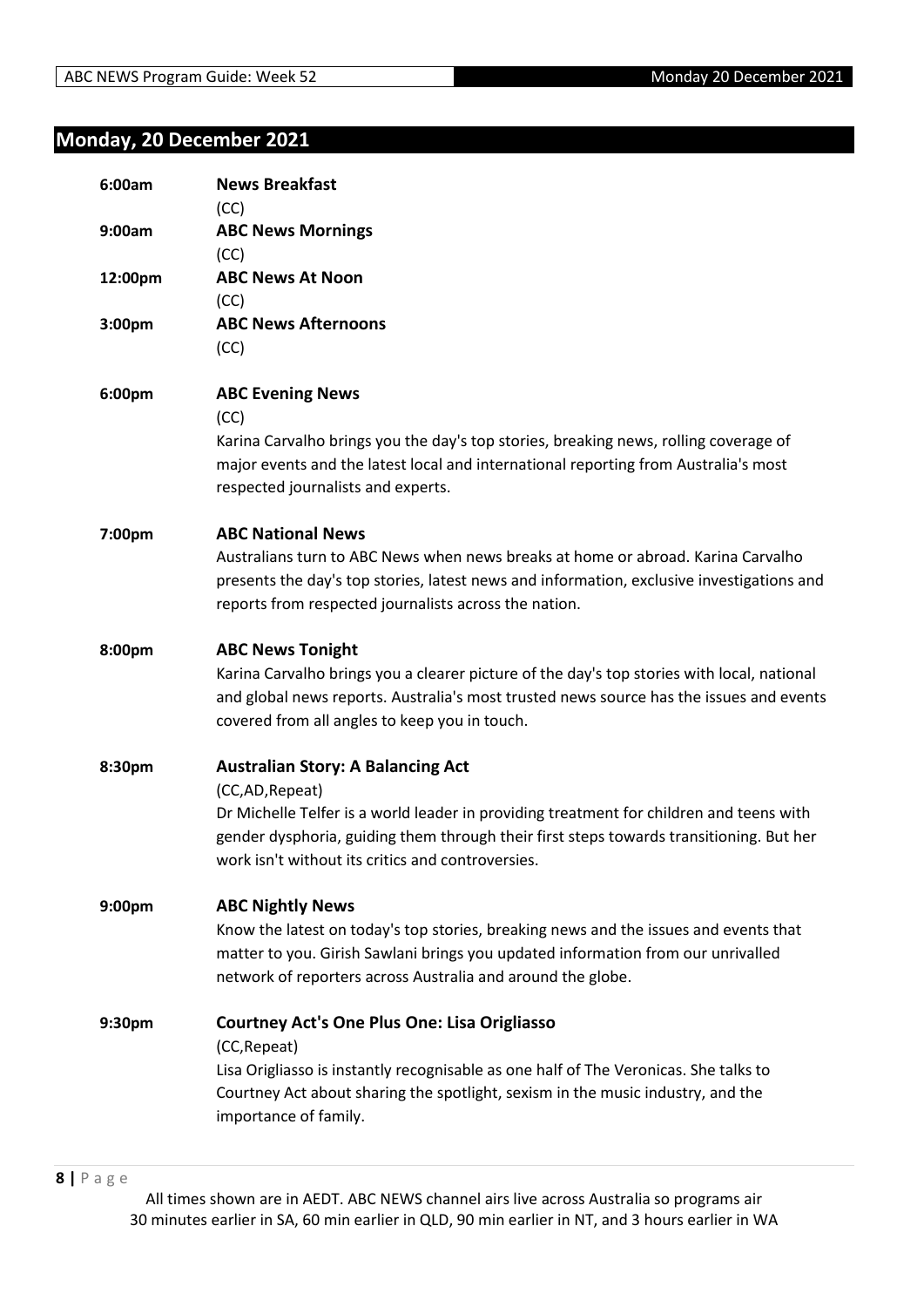| 10:00pm | <b>The World</b><br>(CC)<br>Know what's going on in our world. Girish Sawlani presents the latest international news<br>and a complete look at today's events with reports from ABC News correspondents and<br>interviews with experts, commentators and guests.                                      |
|---------|-------------------------------------------------------------------------------------------------------------------------------------------------------------------------------------------------------------------------------------------------------------------------------------------------------|
| 11:00pm | <b>ABC Late News</b><br>Know the latest on today's top stories, breaking news and the issues and events that<br>matter to you. Girish Sawlani brings you updated information from our unrivalled<br>network of reporters across Australia and around the globe.                                       |
| 11:30pm | <b>Back Roads: Kyogle, NSW</b><br>(CC, Repeat, G)<br>Heather Ewart visits Kyogle in northern NSW. The traditional farming town is growing<br>and changing as it welcomes newcomers from all walks of life. Heather discovers a town<br>that dreams big and doesn't take no for an answer.             |
| 12:00am | <b>ABC Late News</b><br>End your day informed and up-to-date. Girish Sawlani presents ABC Late News, bringing<br>you detailed coverage of the day's top stories, trusted analysis and new details on the<br>issues and events that shaped our day.                                                    |
| 12:15am | <b>Four Corners: Bursting The Canberra Bubble</b><br>(CC,AD, Repeat)<br>Four Corners examines the historical rape allegation made against Federal Attorney<br>General Christian Porter, which he strenuously denies.                                                                                  |
| 1:00am  | <b>ABC Late News</b><br>(Repeat)<br>End your day informed and up-to-date. Girish Sawlani presents ABC Late News, bringing<br>you detailed coverage of the day's top stories, trusted analysis and new details on the<br>issues and events that shaped our day.                                        |
| 1:15am  | <b>Wide Open Spaces: Dog Fence</b><br>(CC, Repeat)<br>Australia's dog fence is the longest continuous fence in the world, built to keep wild dogs<br>out of sheep farms. But it's seen better days. In 2016 Prue Adams was there for the<br>rebuilding of a 1600 kilometre stretch.                   |
| 1:30am  | <b>Australian Story: A Balancing Act</b><br>(CC,AD,Repeat)<br>Dr Michelle Telfer is a world leader in providing treatment for children and teens with<br>gender dysphoria, guiding them through their first steps towards transitioning. But her<br>work isn't without its critics and controversies. |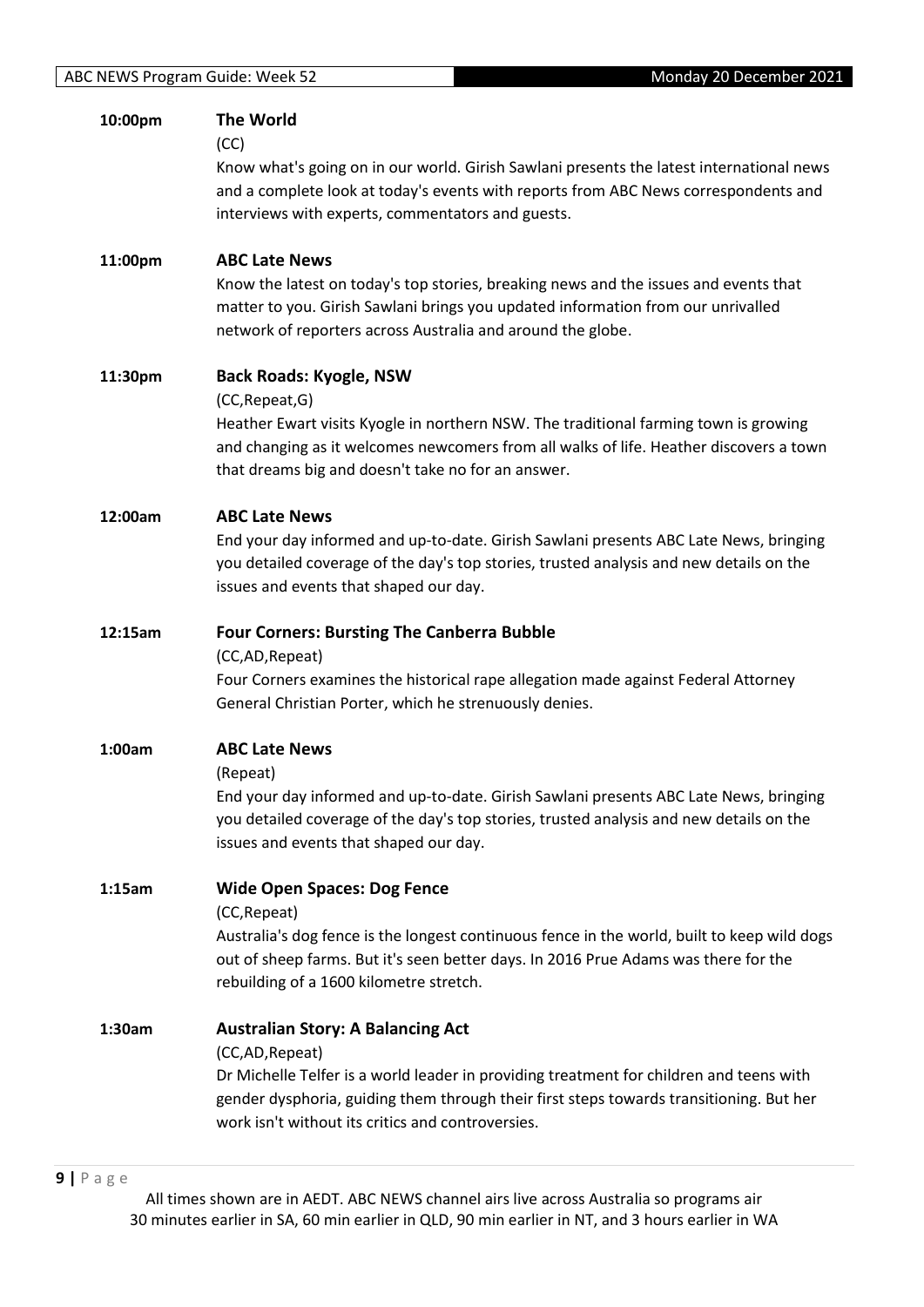| 2:00am | <b>DW News</b><br>Live from Berlin, our broadcast partner Deutsche Welle brings you the latest<br>international news, updated information on the Coronavirus pandemic and the day's top<br>stories from a European perspective.                                                          |
|--------|------------------------------------------------------------------------------------------------------------------------------------------------------------------------------------------------------------------------------------------------------------------------------------------|
| 2:30am | <b>Courtney Act's One Plus One: Lisa Origliasso</b><br>(CC, Repeat)<br>Lisa Origliasso is instantly recognisable as one half of The Veronicas. She talks to<br>Courtney Act about sharing the spotlight, sexism in the music industry, and the<br>importance of family.                  |
| 3:00am | <b>DW News</b><br>Live from Berlin, our broadcast partner Deutsche Welle brings you the latest<br>international news, updated information on the Coronavirus pandemic and the day's top<br>stories from a European perspective.                                                          |
| 3:15am | <b>ABC Late News</b><br>(Repeat)<br>End your day informed and up-to-date. Girish Sawlani presents ABC Late News, bringing<br>you detailed coverage of the day's top stories, trusted analysis and new details on the<br>issues and events that shaped our day.                           |
| 3:30am | The Mix: In Living Colour<br>(CC, Repeat, Coarse Language, Nudity, Images that may disturb)<br>A selection of stories from the archives, featuring some of the big, colourful characters<br>we've encountered on The Mix - including Grayson Perry, Amanda Palmer and Yayoi<br>Kusama.   |
| 4:00am | <b>DW News</b><br>Live from Berlin, our broadcast partner Deutsche Welle brings you the latest<br>international news, updated information on the Coronavirus pandemic and the day's top<br>stories from a European perspective.                                                          |
| 4:15am | <b>Living With Fire: Fire Power</b><br>(CC, Repeat)<br>Although Australia is shaped by fire and flood, bushfires are a man-made phenomenon.<br>Historian and author Bill Gammage explains Australia could better deal with fire risks by<br>understanding how Aboriginal people used it. |
| 4:30am | <b>Foreign Correspondent: High Steaks - America</b><br>(CC, Repeat)<br>Craig Reucassel investigates the future of food, where plant and animal cell-based meat<br>substitutes challenge America's multi-billion-dollar meat industry.                                                    |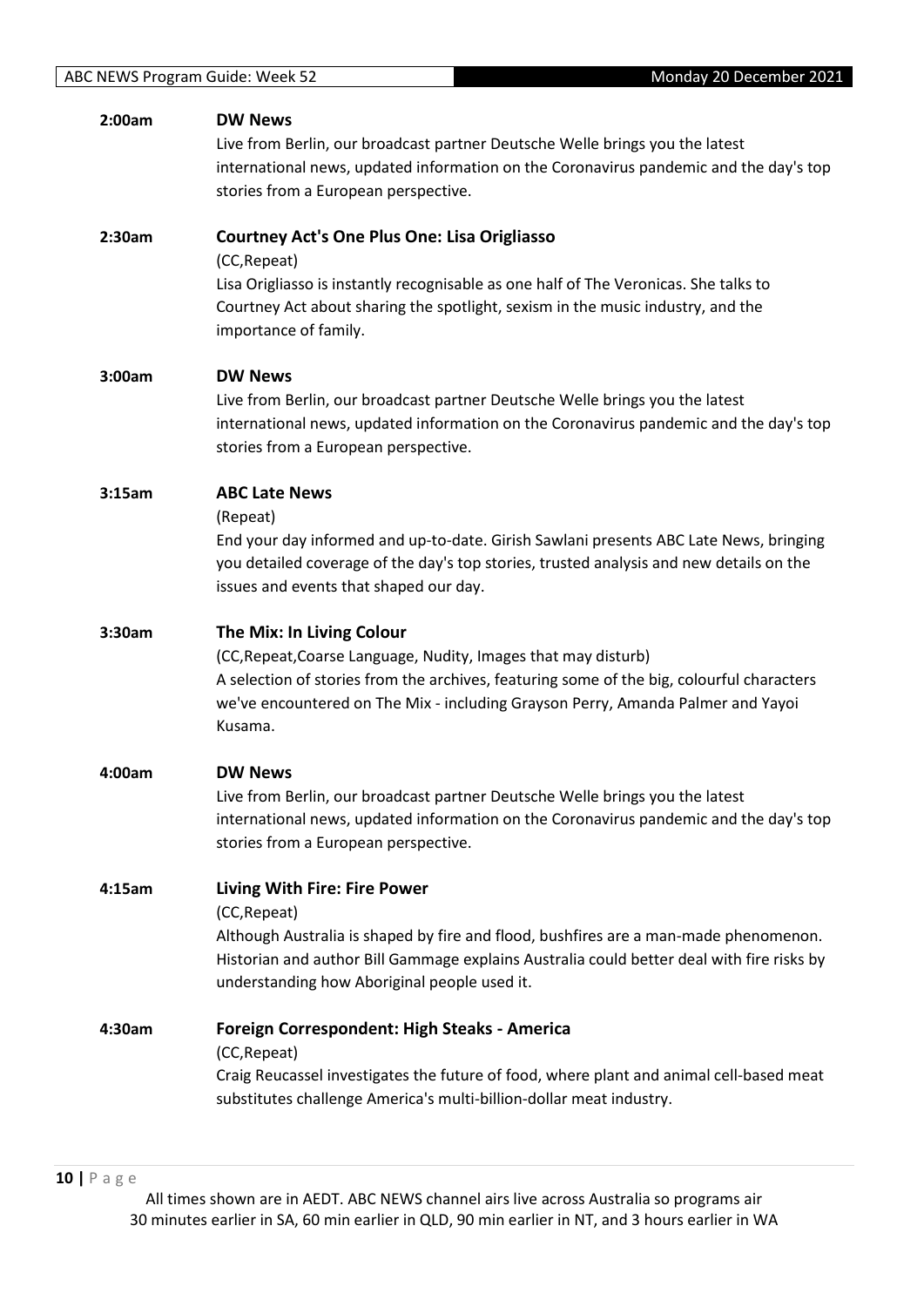### **5:00am DW News**

Live from Berlin, our broadcast partner Deutsche Welle brings you the latest international news, updated information on the Coronavirus pandemic and the day's top stories from a European perspective.

### **5:15am The Brief: October: Macron torpedoes Morrison**

(Repeat)

Gladys Berejiklian's resignation as NSW Premier fundamentally changes Australia's COVID-19 recovery plans. But the Prime Minister has bigger issues to contend with as the French President calls him a liar on the world stage.

**5:30am Back Roads: Kyogle, NSW** (CC,Repeat,G) Heather Ewart visits Kyogle in northern NSW. The traditional farming town is growing and changing as it welcomes newcomers from all walks of life. Heather discovers a town

that dreams big and doesn't take no for an answer.

**11 |** P a g e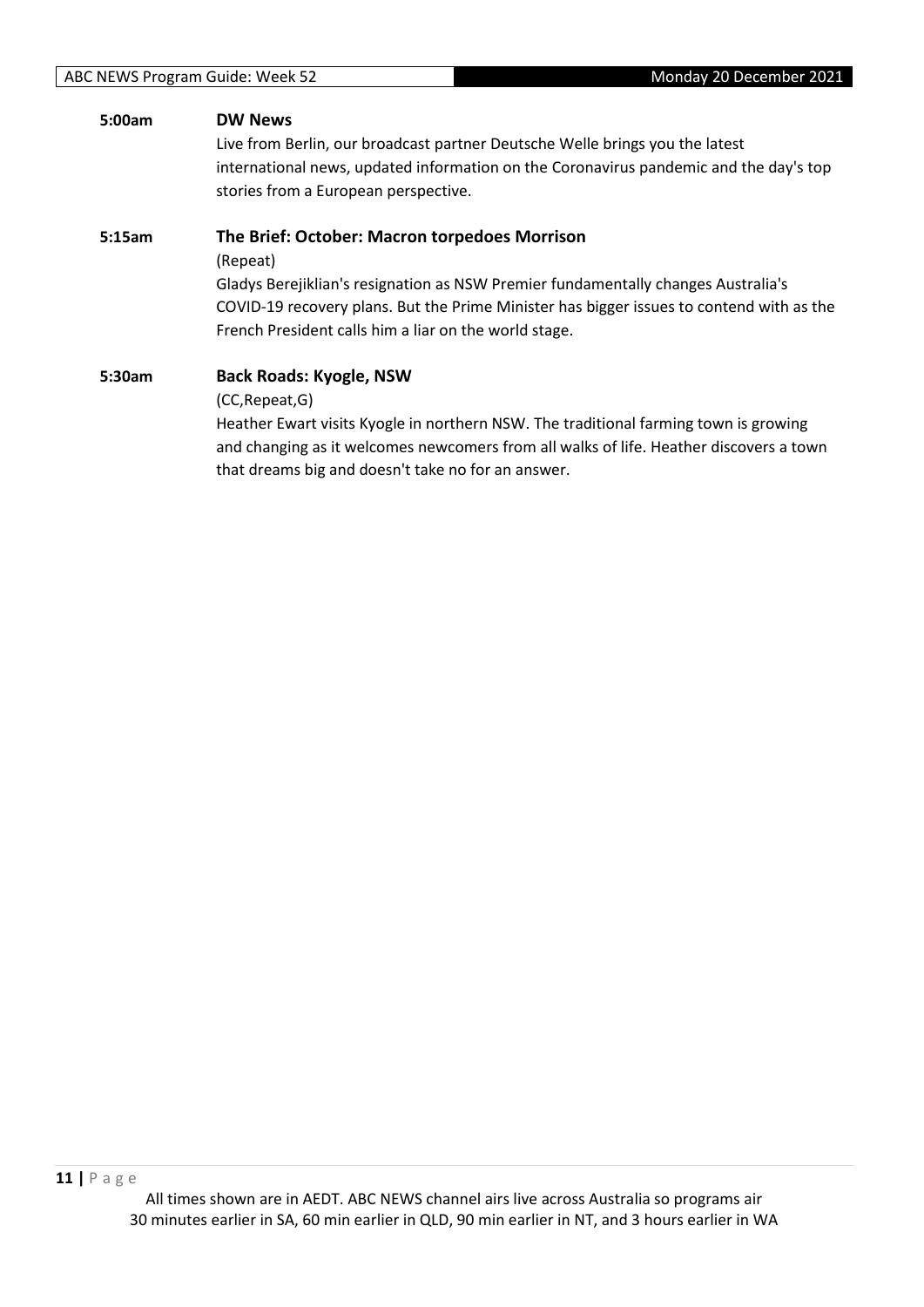# <span id="page-11-0"></span>**Tuesday, 21 December 2021**

| 6:00am  | <b>News Breakfast</b><br>(CC)                                                                                                                                                                                                                                                                                                               |
|---------|---------------------------------------------------------------------------------------------------------------------------------------------------------------------------------------------------------------------------------------------------------------------------------------------------------------------------------------------|
| 9:00am  | <b>ABC News Mornings</b><br>(CC)                                                                                                                                                                                                                                                                                                            |
| 12:00pm | <b>ABC News At Noon</b><br>(CC)                                                                                                                                                                                                                                                                                                             |
| 3:00pm  | <b>ABC News Afternoons</b><br>(CC)                                                                                                                                                                                                                                                                                                          |
| 6:00pm  | <b>ABC Evening News</b><br>(CC)<br>Karina Carvalho brings you the day's top stories, breaking news, rolling coverage of<br>major events and the latest local and international reporting from Australia's most<br>respected journalists and experts.                                                                                        |
| 7:00pm  | <b>ABC National News</b><br>Australians turn to ABC News when news breaks at home or abroad. Karina Carvalho<br>presents the day's top stories, latest news and information, exclusive investigations and<br>reports from respected journalists across the nation.                                                                          |
| 8:00pm  | <b>ABC News Tonight</b><br>Karina Carvalho brings you a clearer picture of the day's top stories with local, national<br>and global news reports. Australia's most trusted news source has the issues and events<br>covered from all angles to keep you in touch.                                                                           |
| 8:30pm  | <b>Australian Story: A Good Match</b><br>(CC,AD, Repeat)<br>When women's soccer star Rhali Dobson received an on-field marriage proposal, the<br>pictures went viral around the world. It was a story of love, sport and sacrifice - and a<br>heart-wrenching plot.                                                                         |
| 9:00pm  | <b>ABC Nightly News</b><br>Know the latest on the day's top stories, breaking news and the issues and events that<br>matter to you. Yvonne Yong brings you updated information from our unrivalled network<br>of reporters across Australia and around the globe.                                                                           |
| 9:30pm  | <b>Courtney Act's One Plus One: Nat's What I Reckon</b><br>(CC, Repeat, This program contains coarse language)<br>Internet sensation and mental health ambassador Nat's What I Reckon joins Courtney<br>Act in the kitchen to share a meal, along with his thoughts on religious dogma, mental<br>health struggles, and losing half a lung. |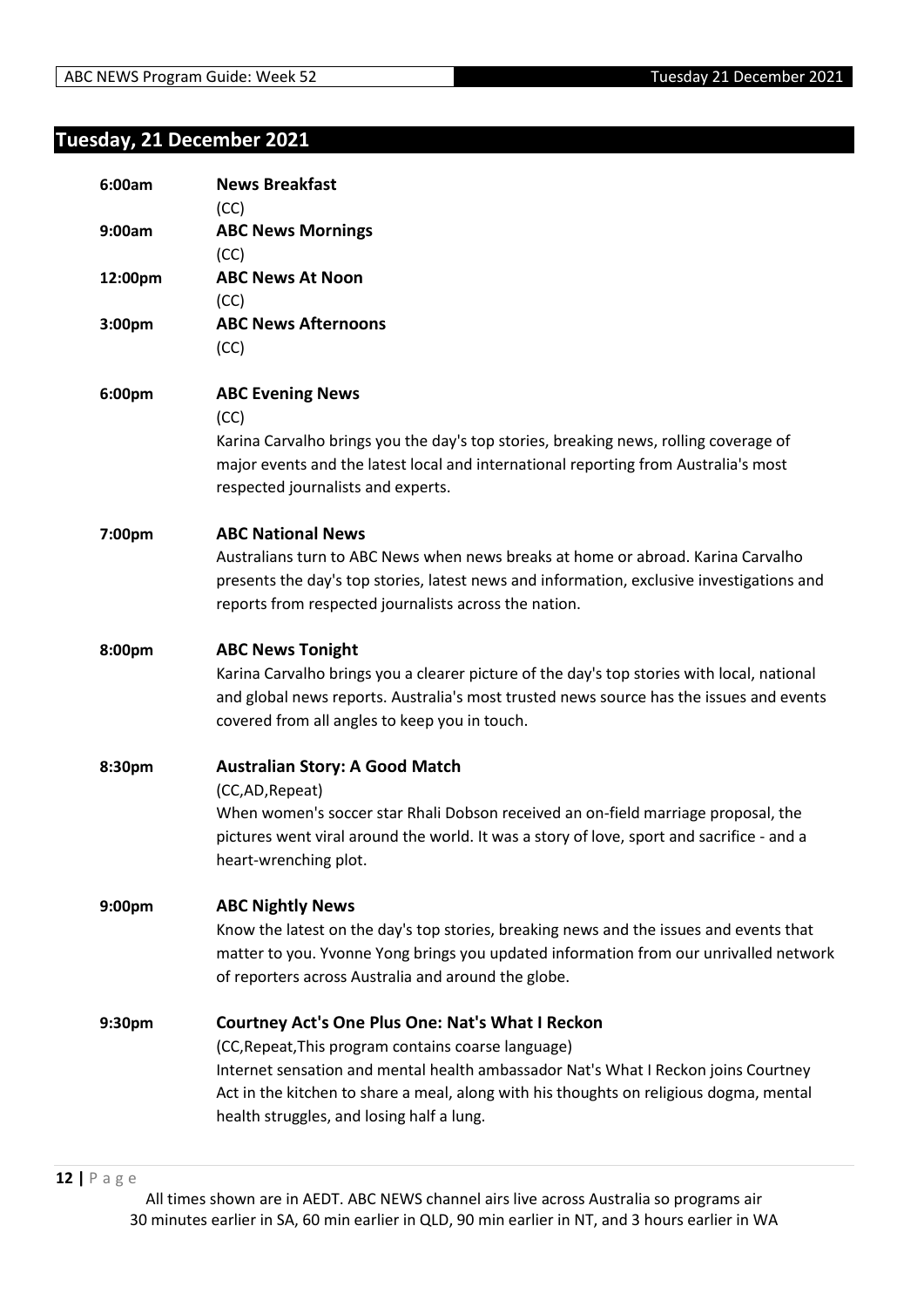| 10:00pm | <b>The World</b><br>(CC)<br>Know what's going on in our world. Beverley O'Connor presents the latest international<br>news and a complete look at today's events with reports from ABC News correspondents<br>and interviews with experts, commentators and guests.                                                                                                                                                                          |
|---------|----------------------------------------------------------------------------------------------------------------------------------------------------------------------------------------------------------------------------------------------------------------------------------------------------------------------------------------------------------------------------------------------------------------------------------------------|
| 11:00pm | <b>ABC Late News</b><br>Know the latest on today's top stories, breaking news and the issues and events that<br>matter to you. Beverley O'Connor brings you updated information from our unrivalled<br>network of reporters across Australia and around the globe.                                                                                                                                                                           |
| 11:30pm | <b>Back Roads: Coober Pedy, SA</b><br>(CC, Repeat, G, Aboriginal and Torres Strait Islander viewers are advised that the following<br>program contains images and voices of people who have died)<br>Guest presenter Poh Ling Yeow explores a remote outpost connected by their love of<br>opal but also each other. Coober Pedy in SA has dust, tumbleweeds, no trees and a<br>lunar-like landscape but it attracts people from everywhere. |
| 12:00am | <b>ABC Late News</b><br>End your day informed and up-to-date. Beverley O'Connor presents ABC Late News,<br>bringing you detailed coverage of the day's top stories, trusted analysis and new details<br>on the issues and events that shaped our day.                                                                                                                                                                                        |
| 12:15am | <b>Four Corners: Fired Up</b><br>(CC,AD, Repeat)<br>Four Corners investigates what is driving the Federal Government's push for a gas-fired<br>future in the face of considerable scepticism, with many warning that the public is not<br>fully informed about the costs of backing gas.                                                                                                                                                     |
| 1:00am  | <b>ABC Late News</b><br>(Repeat)<br>End your day informed and up-to-date. Beverley O'Connor presents ABC Late News,<br>bringing you detailed coverage of the day's top stories, trusted analysis and new details<br>on the issues and events that shaped our day.                                                                                                                                                                            |
| 1:15am  | <b>Wide Open Spaces: Travelling Saddler</b><br>(CC, Repeat)<br>For decades Lyle and Helen Kent have driven their saddlery-filled truck across northern<br>Australia, travelling 35,000 kilometres each year to visit outback stations to sell their<br>wares. In 2019 Landline joined them.                                                                                                                                                  |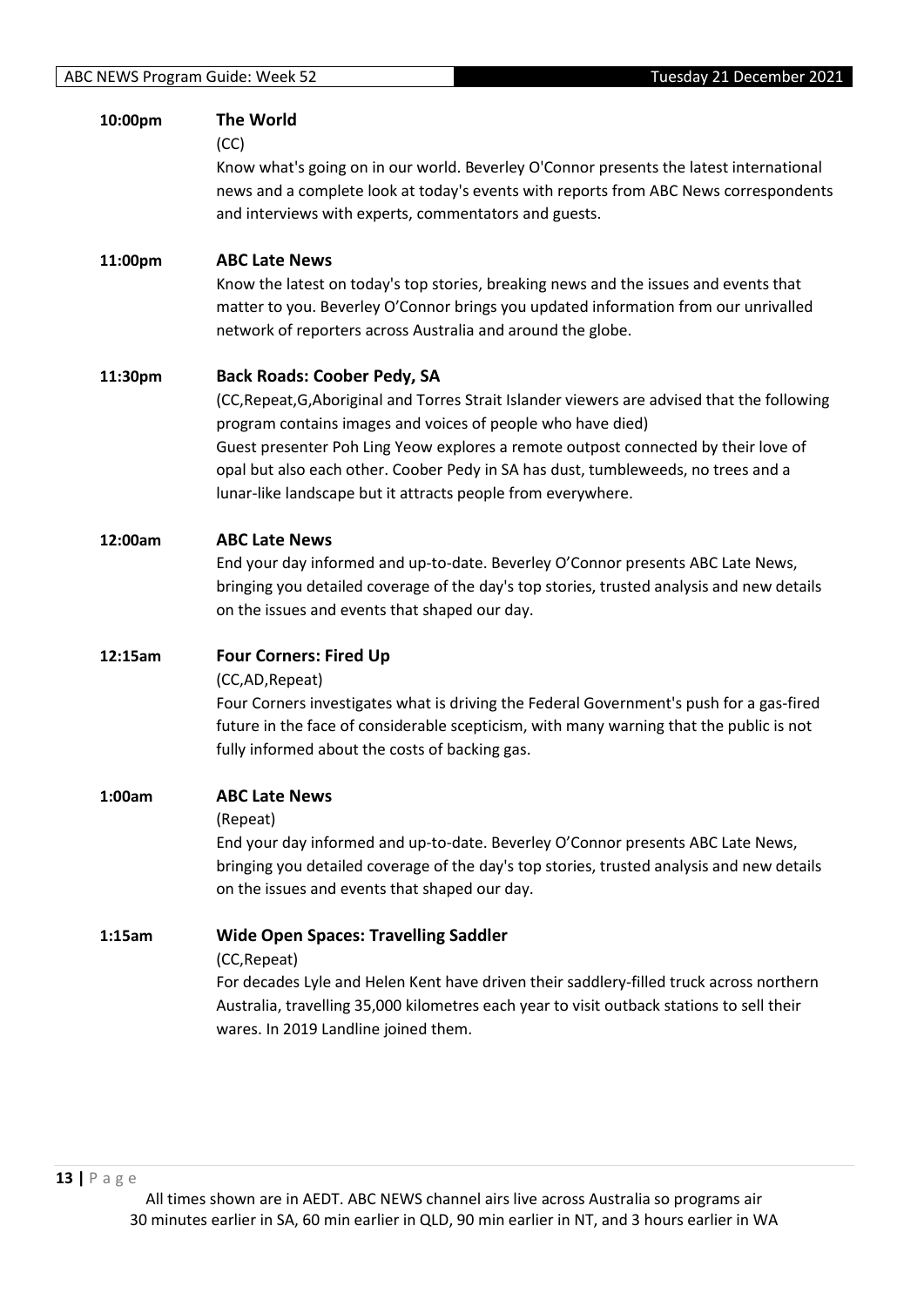| 1:30am | <b>Australian Story: A Good Match</b>                                                     |
|--------|-------------------------------------------------------------------------------------------|
|        | (CC,AD, Repeat)                                                                           |
|        | When women's soccer star Rhali Dobson received an on-field marriage proposal, the         |
|        | pictures went viral around the world. It was a story of love, sport and sacrifice - and a |
|        | heart-wrenching plot.                                                                     |
|        |                                                                                           |
| 2:00am | <b>DW News</b>                                                                            |
|        | Live from Berlin, our broadcast partner Deutsche Welle brings you the latest              |
|        | international news, updated information on the Coronavirus pandemic and the day's top     |
|        | stories from a European perspective.                                                      |
|        |                                                                                           |
| 2:30am | <b>Courtney Act's One Plus One: Nat's What I Reckon</b>                                   |
|        | (CC, Repeat, This program contains coarse language)                                       |
|        | Internet sensation and mental health ambassador Nat's What I Reckon joins Courtney        |
|        | Act in the kitchen to share a meal, along with his thoughts on religious dogma, mental    |
|        | health struggles, and losing half a lung.                                                 |
|        |                                                                                           |
| 3:00am | <b>DW News</b>                                                                            |
|        | Live from Berlin, our broadcast partner Deutsche Welle brings you the latest              |
|        | international news, updated information on the Coronavirus pandemic and the day's top     |
|        | stories from a European perspective.                                                      |
|        |                                                                                           |
| 3:15am | <b>ABC Late News</b>                                                                      |
|        | (Repeat)                                                                                  |
|        | End your day informed and up-to-date. Beverley O'Connor presents ABC Late News,           |
|        | bringing you detailed coverage of the day's top stories, trusted analysis and new details |
|        | on the issues and events that shaped our day.                                             |
| 3:30am | <b>The Mix: Deep Dives</b>                                                                |
|        | (CC, Repeat)                                                                              |
|        | A selection of stories from the archives that go deep into an artwork or subculture.      |
|        | Subjects include Malevich's 'Black Square', voguing, and the phenomenon that was Twin     |
|        | Peaks.                                                                                    |
|        |                                                                                           |
| 4:00am | <b>DW News</b>                                                                            |
|        | Live from Berlin, our broadcast partner Deutsche Welle brings you the latest              |
|        | international news, updated information on the Coronavirus pandemic and the day's top     |
|        | stories from a European perspective.                                                      |
|        |                                                                                           |
| 4:15am | Living With Fire: Patch Burning                                                           |
|        | (CC, Repeat)                                                                              |
|        | Australia has been shaped by fire for thousands of years. Tasmania farmers say 2019       |
|        | bushfires were enabled by a lack of fire management. 60,000 hectares were burned,         |
|        | fuelled by scrub which were restricted from burning back.                                 |
|        |                                                                                           |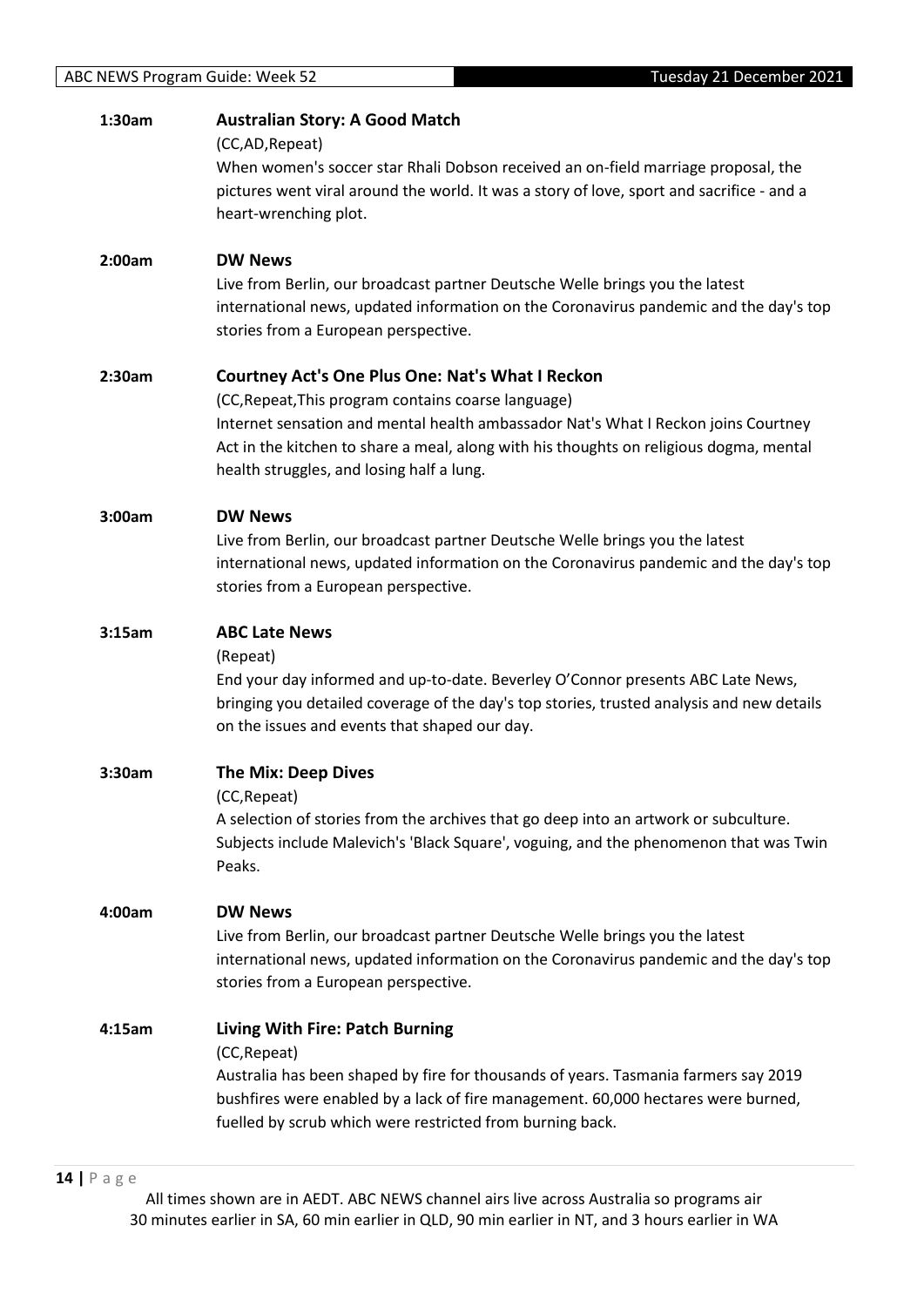| 4:30am | Foreign Correspondent: Motherland - Ukraine<br>(CC, Repeat)<br>Ukraine is the new 'go-to' destination for couples desperate to be parents. But Samantha<br>Hawley uncovers an industry out of control that exploits surrogate mothers and leaves<br>babies abandoned.                                                                                                                                                                        |
|--------|----------------------------------------------------------------------------------------------------------------------------------------------------------------------------------------------------------------------------------------------------------------------------------------------------------------------------------------------------------------------------------------------------------------------------------------------|
| 5:00am | <b>DW News</b><br>Live from Berlin, our broadcast partner Deutsche Welle brings you the latest<br>international news, updated information on the Coronavirus pandemic and the day's top<br>stories from a European perspective.                                                                                                                                                                                                              |
| 5:15am | <b>The Brief: November</b><br>(Repeat)<br>A fresh behind-the-scenes look at Australian politics, as the ABC's Parliament House<br>Bureau takes you inside the people's house for a detailed look at the issues and events of<br>November and the final sitting fortnight of 2021.                                                                                                                                                            |
| 5:30am | <b>Back Roads: Coober Pedy, SA</b><br>(CC, Repeat, G, Aboriginal and Torres Strait Islander viewers are advised that the following<br>program contains images and voices of people who have died)<br>Guest presenter Poh Ling Yeow explores a remote outpost connected by their love of<br>opal but also each other. Coober Pedy in SA has dust, tumbleweeds, no trees and a<br>lunar-like landscape but it attracts people from everywhere. |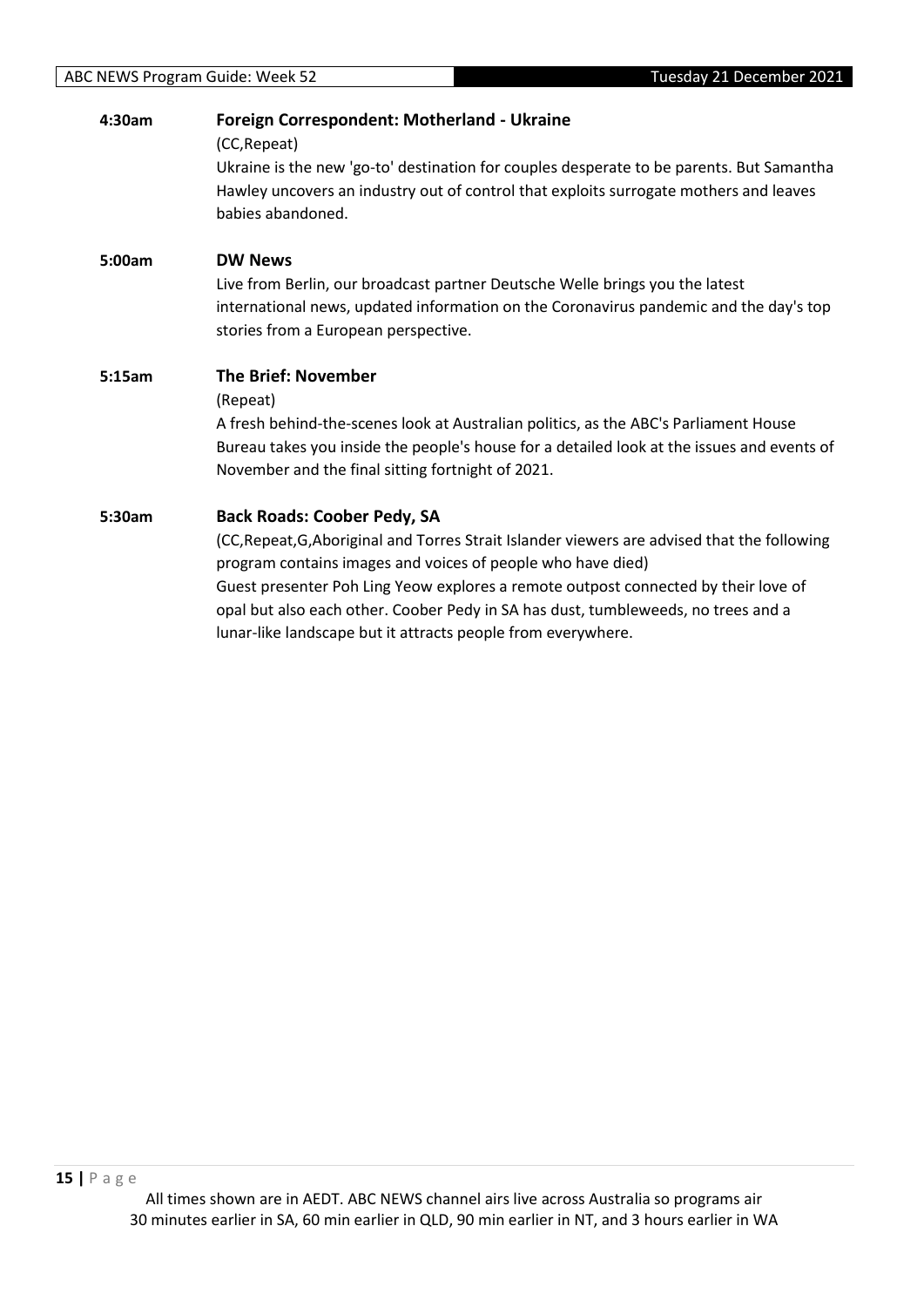# <span id="page-15-0"></span>**Wednesday, 22 December 2021**

| 6:00am  | <b>News Breakfast</b><br>(CC)                                                                                                                                                                                                                                                                                                                                                                                      |
|---------|--------------------------------------------------------------------------------------------------------------------------------------------------------------------------------------------------------------------------------------------------------------------------------------------------------------------------------------------------------------------------------------------------------------------|
| 9:00am  | <b>ABC News Mornings</b><br>(CC)                                                                                                                                                                                                                                                                                                                                                                                   |
| 12:00pm | <b>ABC News At Noon</b><br>(CC)                                                                                                                                                                                                                                                                                                                                                                                    |
| 3:00pm  | <b>ABC News Afternoons</b><br>(CC)                                                                                                                                                                                                                                                                                                                                                                                 |
| 6:00pm  | <b>ABC Evening News</b><br>(CC)<br>Karina Carvalho brings you the day's top stories, breaking news, rolling coverage of<br>major events and the latest local and international reporting from Australia's most<br>respected journalists and experts.                                                                                                                                                               |
| 7:00pm  | <b>ABC National News</b><br>Australians turn to ABC News when news breaks at home or abroad. Karina Carvalho<br>presents the day's top stories, latest news and information, exclusive investigations and<br>reports from respected journalists across the nation.                                                                                                                                                 |
| 8:00pm  | <b>ABC News Tonight</b><br>Karina Carvalho brings you a clearer picture of the day's top stories with local, national<br>and global news reports. Australia's most trusted news source has the issues and events<br>covered from all angles to keep you in touch.                                                                                                                                                  |
| 8:30pm  | <b>Australian Story: Final Call</b><br>(CC,AD,Repeat,Aboriginal and Torres Strait Islander viewers are advised that the<br>following program contains images and voices of people who have died)<br>After his wife was murdered while working on call as a nurse in South Australia's remote<br>APY Lands, Keith Woodford has campaigned for a coronial inquest which has delivered<br>some breakthrough findings. |
| 9:00pm  | <b>ABC Nightly News</b><br>Know the latest on the day's top stories, breaking news and the issues and events that<br>matter to you. Yvonne Yong brings you updated information from our unrivalled network<br>of reporters across Australia and around the globe.                                                                                                                                                  |
| 9:30pm  | <b>Courtney Act's One Plus One: Aweng Chuol</b><br>(CC, Repeat, Adult themes)<br>Aweng Chuol has graced catwalks around the world, but she was scouted as she served<br>fast food in Western Sydney. She chats to Courtney Act about her early life in Africa,<br>coming out, and representing Australia.                                                                                                          |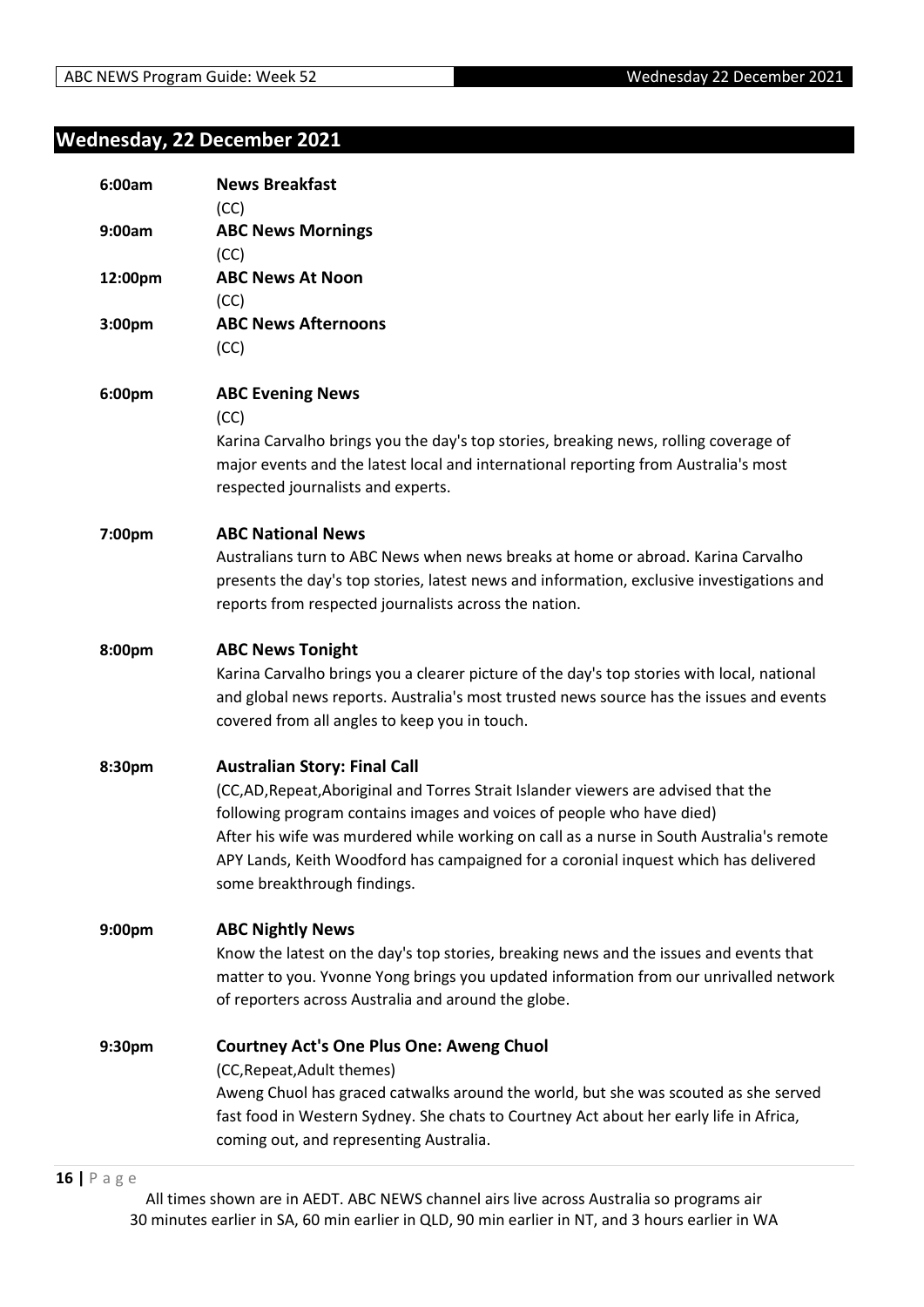| 10:00pm | <b>The World</b><br>(CC)<br>Know what's going on in our world. Beverley O'Connor presents the latest international<br>news and a complete look at today's events with reports from ABC News correspondents<br>and interviews with experts, commentators and guests.                                            |
|---------|----------------------------------------------------------------------------------------------------------------------------------------------------------------------------------------------------------------------------------------------------------------------------------------------------------------|
| 11:00pm | <b>ABC Late News</b><br>Know the latest on today's top stories, breaking news and the issues and events that<br>matter to you. Beverley O'Connor brings you updated information from our unrivalled<br>network of reporters across Australia and around the globe.                                             |
| 11:30pm | <b>Back Roads: Conquering Isolation Special</b><br>(CC, Repeat, PG)<br>On a wild ride through remote country we discover people need resilience, a sense of<br>humour and creativity to make isolation work. Heather Ewart brings together the<br>inspiring characters she's met and shares their latest news. |
| 12:00am | <b>ABC Late News</b><br>End your day informed and up-to-date. Beverley O'Connor presents ABC Late News,<br>bringing you detailed coverage of the day's top stories, trusted analysis and new details<br>on the issues and events that shaped our day.                                                          |
| 12:15am | <b>Four Corners: Poking the Dragon</b><br>(CC,AD, Repeat)<br>How Australia's trade with China became a political weapon. Stephen Long reveals how<br>trade sanctions appear to have been carefully timed and targeted to cause maximum<br>damage plus the human and financial cost of the dispute.             |
| 1:00am  | <b>ABC Late News</b><br>(Repeat)<br>End your day informed and up-to-date. Beverley O'Connor presents ABC Late News,<br>bringing you detailed coverage of the day's top stories, trusted analysis and new details<br>on the issues and events that shaped our day.                                              |
| 1:15am  | <b>Wide Open Spaces: Remote Snappers</b><br>(CC, Repeat)<br>Ever wished you could ditch the office job for something a bit more magical? For two<br>young Australians, their day jobs involve swimming with dolphins in the Gulf of<br>Carpentaria and sleeping under the stars in the outback.                |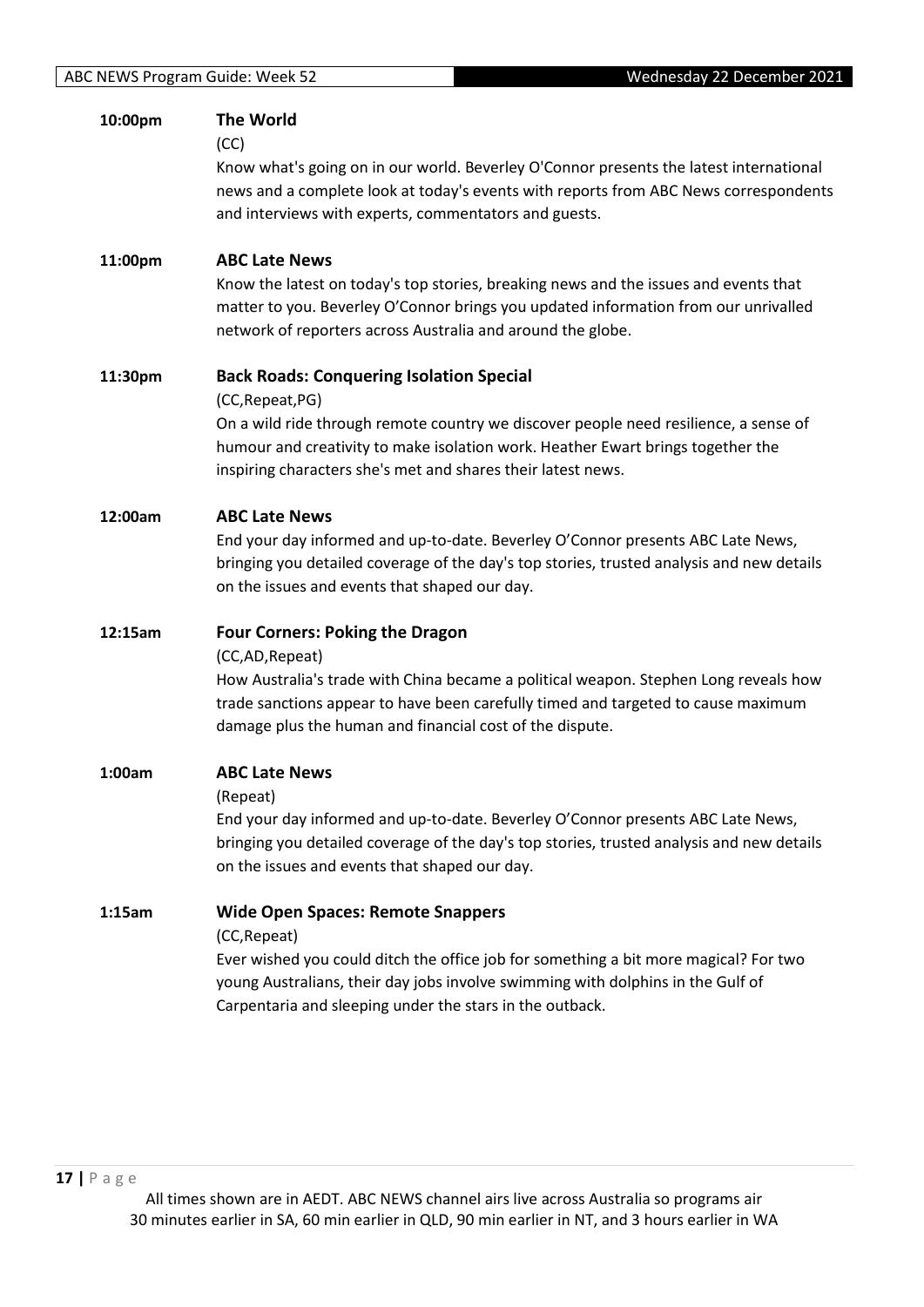| 1:30am | <b>Australian Story: Final Call</b><br>(CC,AD, Repeat, Aboriginal and Torres Strait Islander viewers are advised that the<br>following program contains images and voices of people who have died)<br>After his wife was murdered while working on call as a nurse in South Australia's remote<br>APY Lands, Keith Woodford has campaigned for a coronial inquest which has delivered<br>some breakthrough findings. |
|--------|----------------------------------------------------------------------------------------------------------------------------------------------------------------------------------------------------------------------------------------------------------------------------------------------------------------------------------------------------------------------------------------------------------------------|
| 2:00am | <b>DW News</b><br>Live from Berlin, our broadcast partner Deutsche Welle brings you the latest<br>international news, updated information on the Coronavirus pandemic and the day's top<br>stories from a European perspective.                                                                                                                                                                                      |
| 2:30am | <b>Courtney Act's One Plus One: Aweng Chuol</b><br>(CC, Repeat, Adult themes)<br>Aweng Chuol has graced catwalks around the world, but she was scouted as she served<br>fast food in Western Sydney. She chats to Courtney Act about her early life in Africa,<br>coming out, and representing Australia.                                                                                                            |
| 3:00am | <b>DW News</b><br>Live from Berlin, our broadcast partner Deutsche Welle brings you the latest<br>international news, updated information on the Coronavirus pandemic and the day's top<br>stories from a European perspective.                                                                                                                                                                                      |
| 3:15am | <b>ABC Late News</b><br>(Repeat)                                                                                                                                                                                                                                                                                                                                                                                     |
|        | End your day informed and up-to-date. Beverley O'Connor presents ABC Late News,<br>bringing you detailed coverage of the day's top stories, trusted analysis and new details<br>on the issues and events that shaped our day.                                                                                                                                                                                        |
| 3:30am | The Mix: Escape From The City<br>(CC, Repeat, Aboriginal and Torres Strait Islanders are advised that this program may<br>contain images and voices of people who have died.)<br>Stories from the archives that boldly venture forth. We visit an Arnhem Land rock band,<br>a provocative festival in a small country town, and the artists of the remote APY lands.                                                 |
| 4:00am | <b>DW News</b><br>Live from Berlin, our broadcast partner Deutsche Welle brings you the latest<br>international news, updated information on the Coronavirus pandemic and the day's top<br>stories from a European perspective.                                                                                                                                                                                      |

#### **18 |** P a g e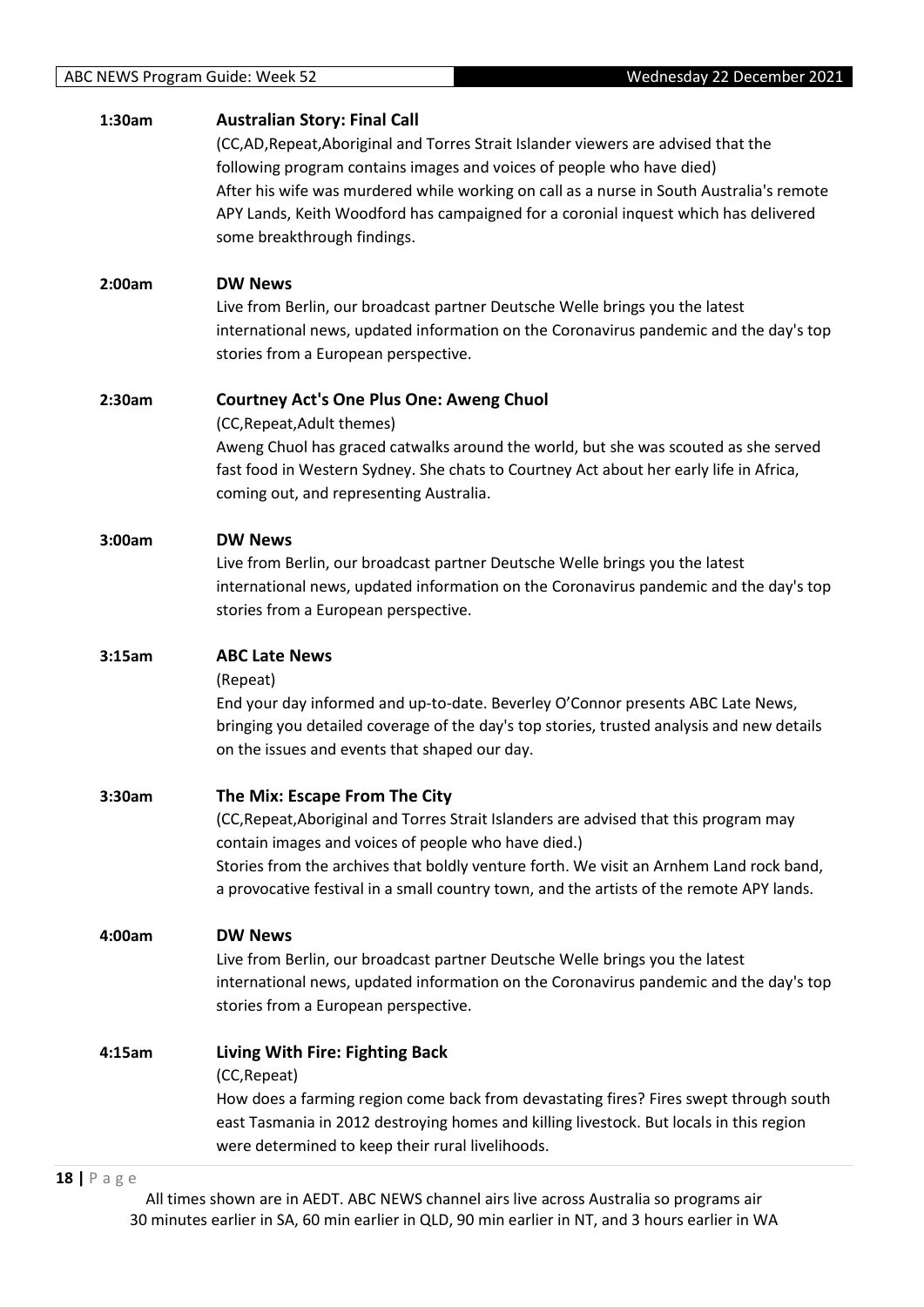| 4:30am | Foreign Correspondent: Homage To Barcelona<br>(CC, Repeat)<br>Reporter Eric Campbell was living in Barcelona when the Spanish state cracked down on<br>its 2017 independence vote, clubbing voters and firing rubber bullets. He explores how<br>this cultural capital suddenly became a warzone.              |
|--------|----------------------------------------------------------------------------------------------------------------------------------------------------------------------------------------------------------------------------------------------------------------------------------------------------------------|
| 5:00am | <b>DW News</b><br>Live from Berlin, our broadcast partner Deutsche Welle brings you the latest<br>international news, updated information on the Coronavirus pandemic and the day's top<br>stories from a European perspective.                                                                                |
| 5:15am | <b>Bee Cause: Liquid Gold</b><br>(CC, Repeat)<br>Rottnest Island is home to the world's oldest queen bee breeding program. And bio-<br>active honey from Western Australia's unique Jarrah and other forests has been<br>discovered by the world, sparking a liquid gold rush.                                 |
| 5:30am | <b>Back Roads: Conquering Isolation Special</b><br>(CC, Repeat, PG)<br>On a wild ride through remote country we discover people need resilience, a sense of<br>humour and creativity to make isolation work. Heather Ewart brings together the<br>inspiring characters she's met and shares their latest news. |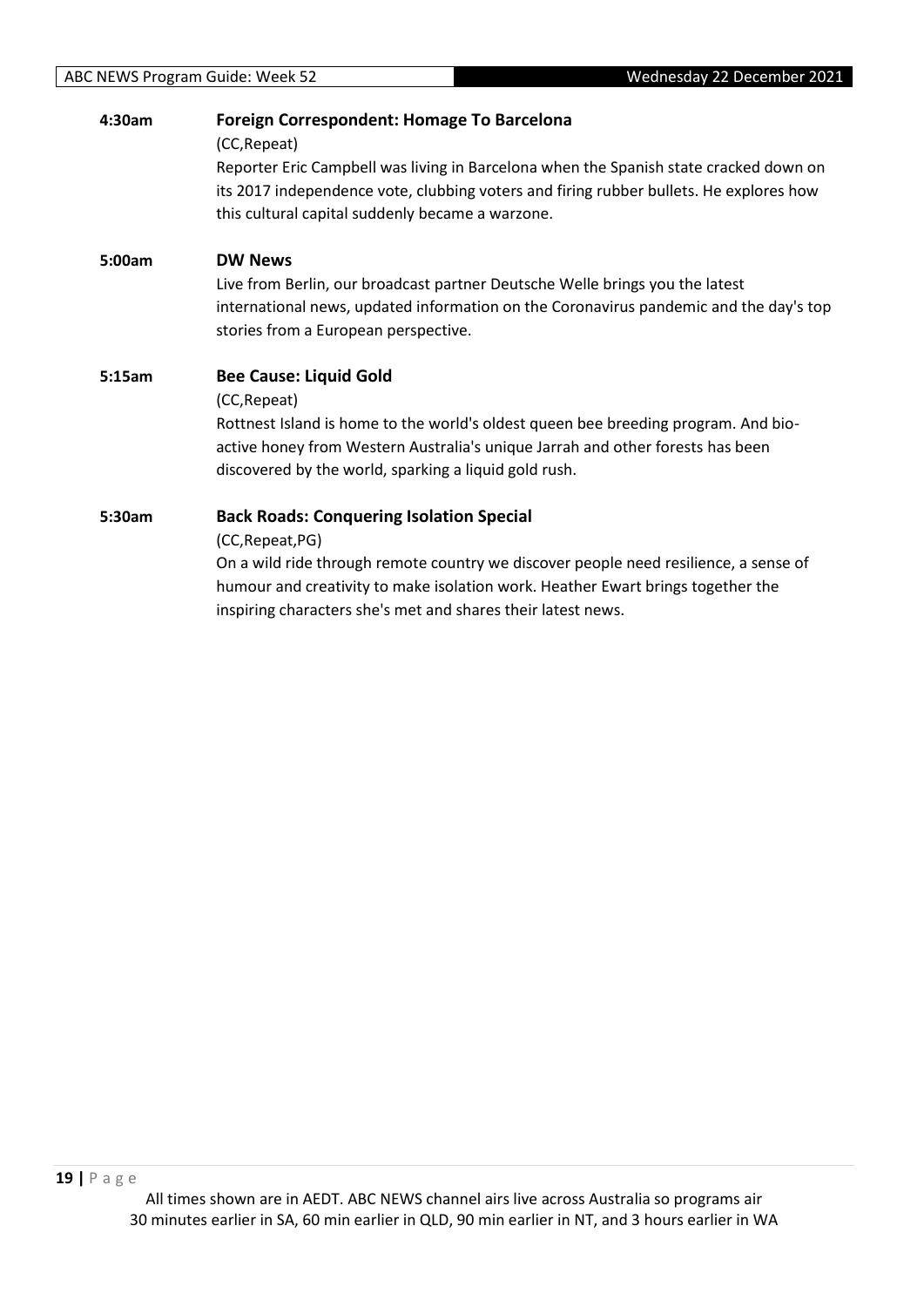# <span id="page-19-0"></span>**Thursday, 23 December 2021**

| 6:00am  | <b>News Breakfast</b><br>(CC)                                                                                                                                                                                                                                     |
|---------|-------------------------------------------------------------------------------------------------------------------------------------------------------------------------------------------------------------------------------------------------------------------|
| 9:00am  | <b>ABC News Mornings</b><br>(CC)                                                                                                                                                                                                                                  |
| 12:00pm | <b>ABC News At Noon</b><br>(CC)                                                                                                                                                                                                                                   |
| 3:00pm  | <b>ABC News Afternoons</b><br>(CC)                                                                                                                                                                                                                                |
| 6:00pm  | <b>ABC Evening News</b><br>(CC)                                                                                                                                                                                                                                   |
|         | Karina Carvalho brings you the day's top stories, breaking news, rolling coverage of<br>major events and the latest local and international reporting from Australia's most<br>respected journalists and experts.                                                 |
| 7:00pm  | <b>ABC National News</b>                                                                                                                                                                                                                                          |
|         | Australians turn to ABC News when news breaks at home or abroad. Karina Carvalho<br>presents the day's top stories, latest news and information, exclusive investigations and<br>reports from respected journalists across the nation.                            |
| 8:00pm  | <b>ABC News Tonight</b><br>Karina Carvalho brings you a clearer picture of the day's top stories with local, national<br>and global news reports. Australia's most trusted news source has the issues and events<br>covered from all angles to keep you in touch. |
| 8:25pm  | <b>Australian Story: Bouncing Back</b><br>(CC,AD, Repeat)                                                                                                                                                                                                         |
|         | An unlikely friendship forged on the tennis court between a homeless man and famous<br>tennis pro leads to lifechanging events and a new beginning.                                                                                                               |
| 9:00pm  | <b>ABC Nightly News</b>                                                                                                                                                                                                                                           |
|         | Know the latest on the day's top stories, breaking news and the issues and events that<br>matter to you. Yvonne Yong brings you updated information from our unrivalled network<br>of reporters across Australia and around the globe.                            |
| 9:30pm  | <b>Courtney Act's One Plus One: Thomas King</b>                                                                                                                                                                                                                   |
|         | (CC, Repeat)<br>Thomas King wants to change the world - particularly the way we think about food. He<br>joins Courtney Act to talk about effective advocacy, and his love for David Attenborough.                                                                 |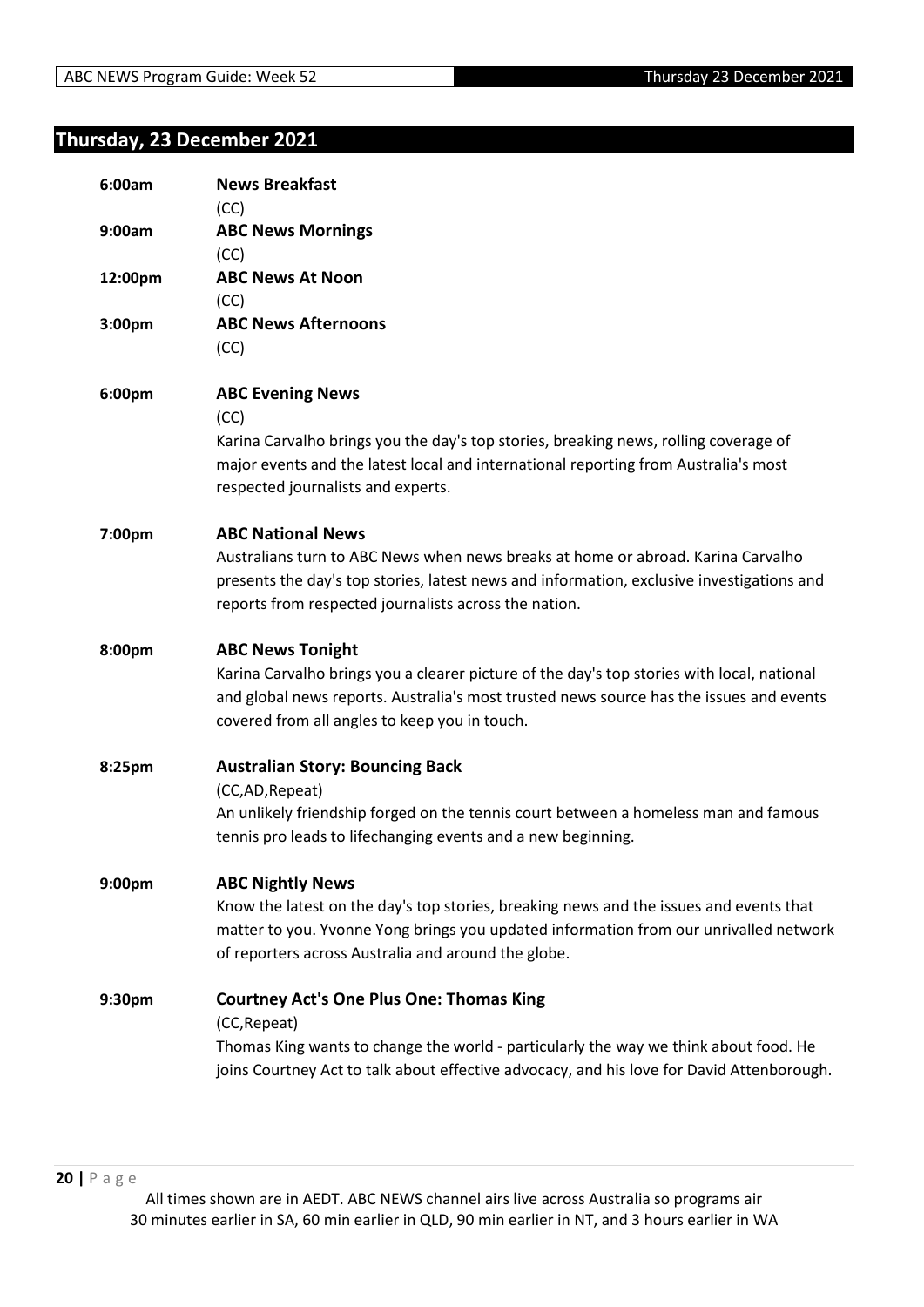| 10:00pm | <b>The World</b><br>(CC)<br>Know what's going on in our world. Beverley O'Connor presents the latest international<br>news and a complete look at today's events with reports from ABC News correspondents<br>and interviews with experts, commentators and guests.                                    |
|---------|--------------------------------------------------------------------------------------------------------------------------------------------------------------------------------------------------------------------------------------------------------------------------------------------------------|
| 11:00pm | <b>ABC Late News</b><br>Know the latest on today's top stories, breaking news and the issues and events that<br>matter to you. Beverley O'Connor brings you updated information from our unrivalled<br>network of reporters across Australia and around the globe.                                     |
| 11:30pm | <b>Back Roads: Eugowra, NSW</b><br>(CC, Repeat, G)<br>Heather Ewart visits a town at the centre of the richest gold escort heist in Australian<br>history and discovers where Eugowra's real treasure lies. She has a crack at driving a<br>horse-drawn plough in this rich, farming country.          |
| 12:00am | <b>ABC Late News</b><br>End your day informed and up-to-date. Beverley O'Connor presents ABC Late News,<br>bringing you detailed coverage of the day's top stories, trusted analysis and new details<br>on the issues and events that shaped our day.                                                  |
| 12:15am | <b>Four Corners: Are You Being Played?</b><br>(CC,AD, Repeat)<br>Across the country, millions of Australians of all ages, play video games every day. Four<br>Corners brings together gamers, industry players and psychologists to investigate the<br>manipulative techniques used across many games. |
| 1:00am  | <b>ABC Late News</b><br>(Repeat)<br>End your day informed and up-to-date. Beverley O'Connor presents ABC Late News,<br>bringing you detailed coverage of the day's top stories, trusted analysis and new details<br>on the issues and events that shaped our day.                                      |
| 1:15am  | <b>Wide Open Spaces: Nullarbor Drought</b><br>(CC, Repeat)<br>In 2010 the almost treeless Nullarbor plain was in terrible drought. Pastoralists were<br>coping with the dry in different ways and some are gearing up for even tougher<br>conditions in the future.                                    |
| 1:25am  | <b>Australian Story: Bouncing Back</b><br>(CC,AD, Repeat)<br>An unlikely friendship forged on the tennis court between a homeless man and famous<br>tennis pro leads to lifechanging events and a new beginning.                                                                                       |

#### **21 |** P a g e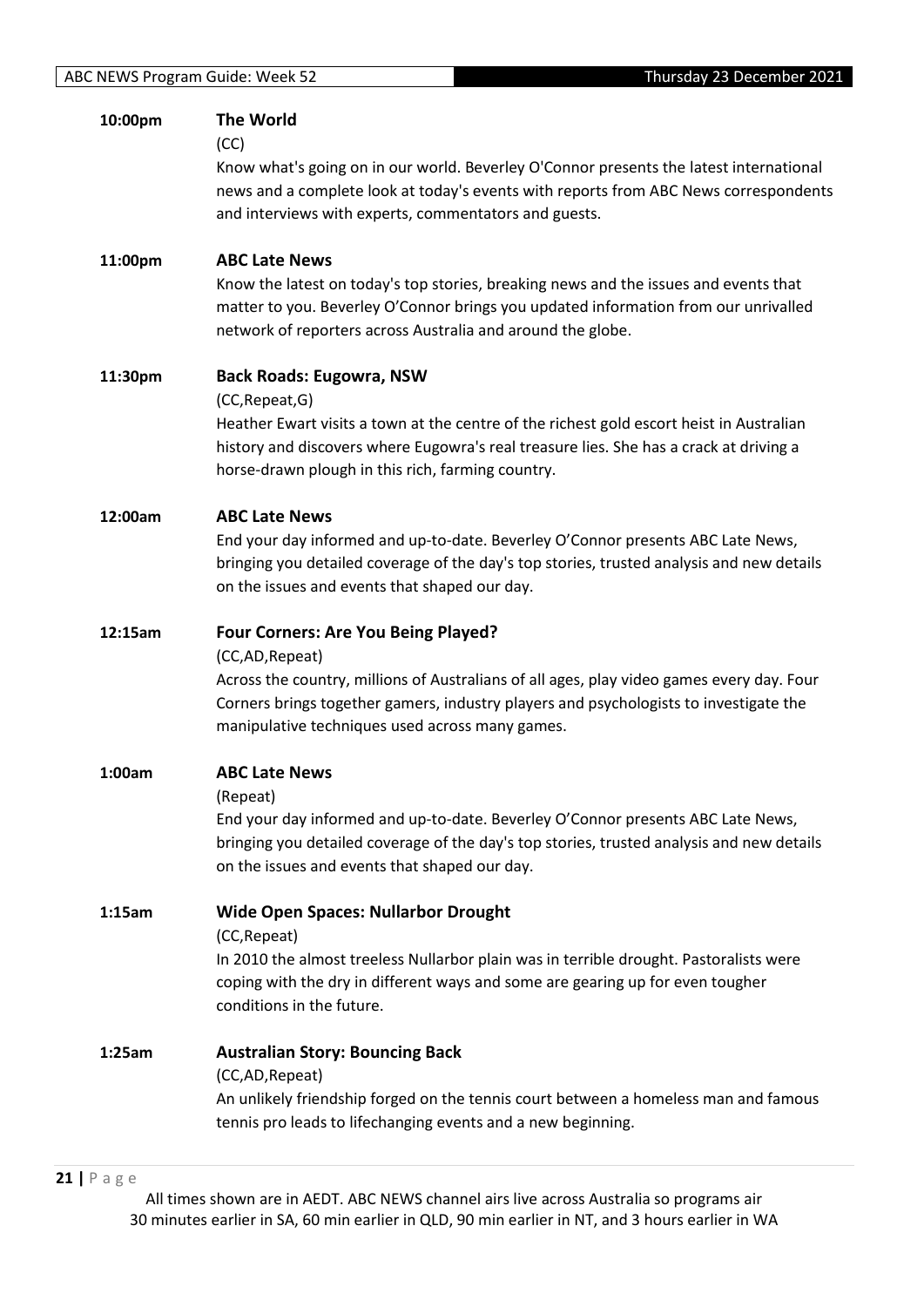| 2:00am | <b>DW News</b><br>Live from Berlin, our broadcast partner Deutsche Welle brings you the latest<br>international news, updated information on the Coronavirus pandemic and the day's top<br>stories from a European perspective.                                                                                         |
|--------|-------------------------------------------------------------------------------------------------------------------------------------------------------------------------------------------------------------------------------------------------------------------------------------------------------------------------|
| 2:30am | <b>Courtney Act's One Plus One: Thomas King</b><br>(CC, Repeat)<br>Thomas King wants to change the world - particularly the way we think about food. He<br>joins Courtney Act to talk about effective advocacy, and his love for David Attenborough.                                                                    |
| 3:00am | <b>DW News</b><br>Live from Berlin, our broadcast partner Deutsche Welle brings you the latest<br>international news, updated information on the Coronavirus pandemic and the day's top<br>stories from a European perspective.                                                                                         |
| 3:15am | <b>ABC Late News</b><br>(Repeat)<br>End your day informed and up-to-date. Beverley O'Connor presents ABC Late News,<br>bringing you detailed coverage of the day's top stories, trusted analysis and new details<br>on the issues and events that shaped our day.                                                       |
| 3:30am | <b>The Mix: Unhinged</b><br>(CC, Repeat)<br>Stories from the archives that are untamed, unruly, or just plain uncategorisable. With<br>Gilbert & George, Scott Aukerman, and Barbie as you've never seen her before.                                                                                                    |
| 4:00am | <b>DW News</b><br>Live from Berlin, our broadcast partner Deutsche Welle brings you the latest<br>international news, updated information on the Coronavirus pandemic and the day's top<br>stories from a European perspective.                                                                                         |
| 4:15am | <b>Living With Fire: Firestorm</b><br>(CC, Repeat)<br>In 2017 the Australian state of New South Wales was battling fires. Some of the worst<br>conditions were around a place called Dunedoo. Tens of thousands of hectares of land<br>were burnt. But could it have been handled better?                               |
| 4:30am | Foreign Correspondent: Mother Courage - Rwanda<br>(CC, Repeat, This program contains themes of violence and sexual violence)<br>The inspirational women of Rwanda who have turned pain into hope. They lived through<br>one of the worst atrocities of the 20th century but the power of love and family saved<br>them. |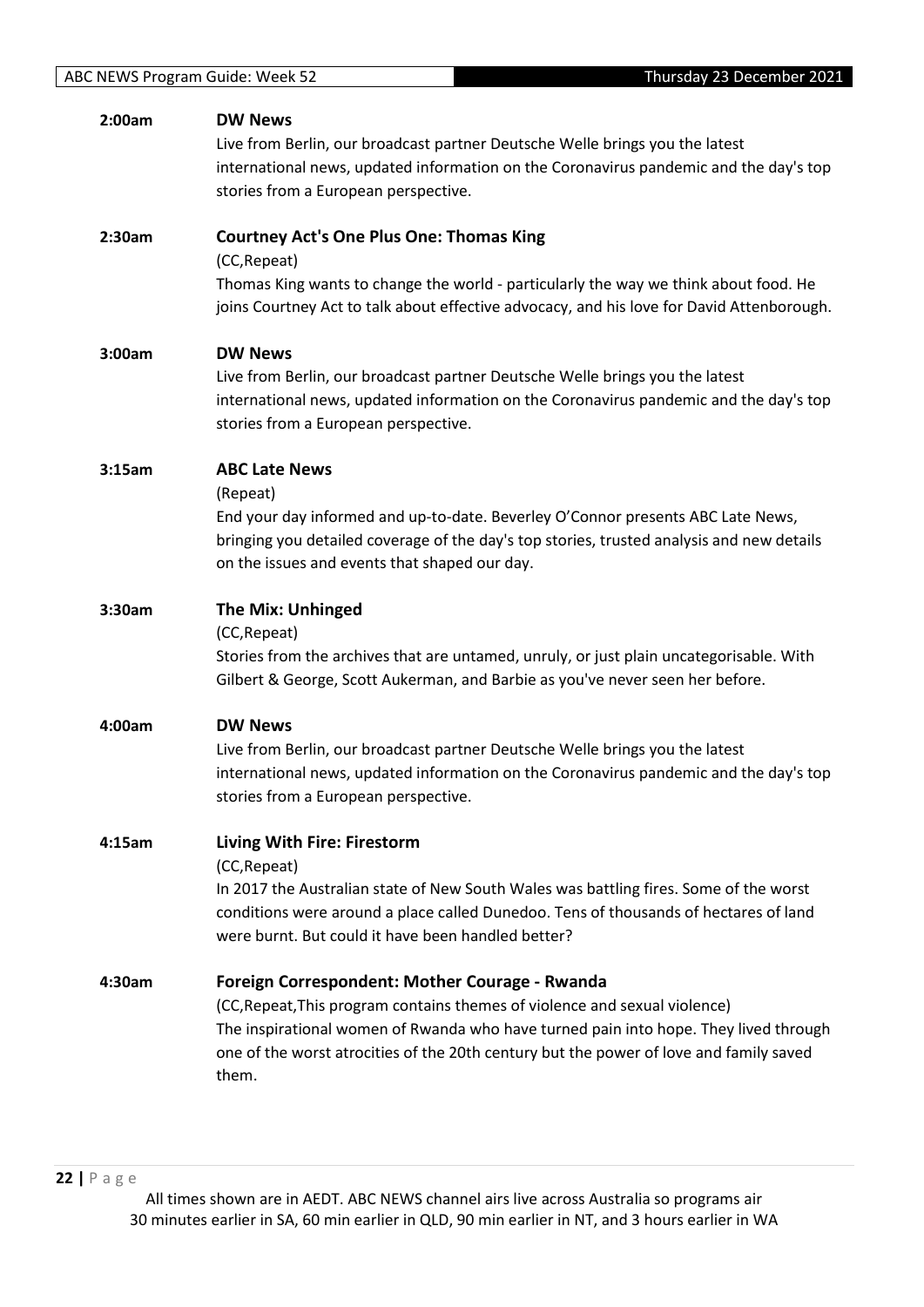### **5:00am DW News**

Live from Berlin, our broadcast partner Deutsche Welle brings you the latest international news, updated information on the Coronavirus pandemic and the day's top stories from a European perspective.

### **5:15am The Beautiful Bush: Bushfire Artist**

(CC,Repeat)

An acclaimed Australian landscape painter is capturing life as it returns to a part of New South Wales hit hard by Australia's 2020 Black Summer. Sean Murphy joined artist Warwick Fuller as he searched for inspiration.

# **5:30am Back Roads: Eugowra, NSW** (CC,Repeat,G) Heather Ewart visits a town at the centre of the richest gold escort heist in Australian

history and discovers where Eugowra's real treasure lies. She has a crack at driving a horse-drawn plough in this rich, farming country.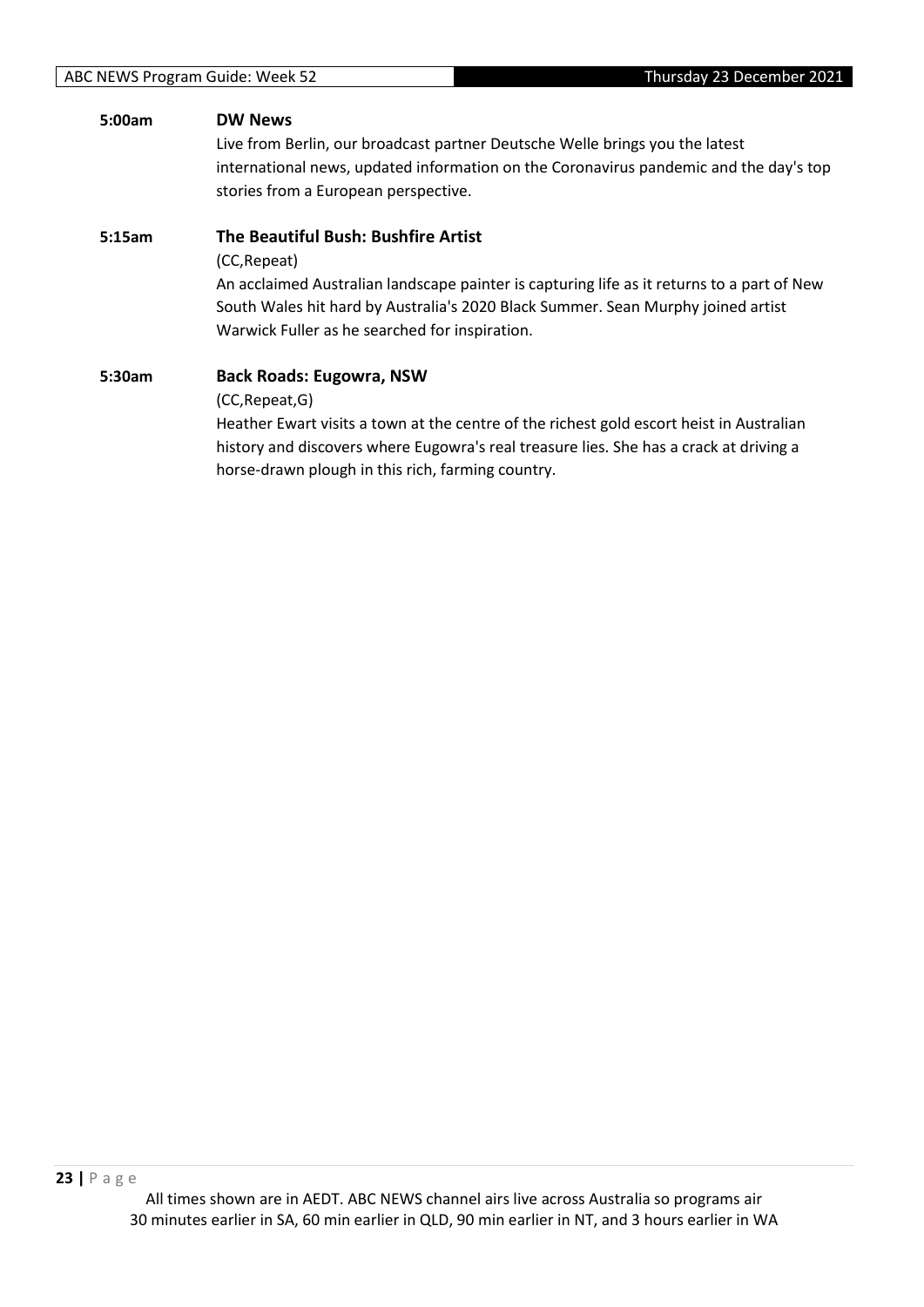# <span id="page-23-0"></span>**Friday, 24 December 2021**

| 6:00am             | <b>News Breakfast on Christmas Eve</b><br>(CC)                                                                                                                                                                                         |
|--------------------|----------------------------------------------------------------------------------------------------------------------------------------------------------------------------------------------------------------------------------------|
| 9:00am             | <b>ABC News Mornings</b><br>(CC)                                                                                                                                                                                                       |
| 12:00pm            | <b>ABC News At Noon</b><br>(CC)                                                                                                                                                                                                        |
| 3:00pm             | <b>ABC News Afternoons</b><br>(CC)                                                                                                                                                                                                     |
| 6:00pm             | <b>ABC Evening News</b><br>(CC)                                                                                                                                                                                                        |
|                    | Karina Carvalho brings you the day's top stories, breaking news, rolling coverage of<br>major events and the latest local and international reporting from Australia's most<br>respected journalists and experts.                      |
| 7:00pm             | <b>ABC National News</b>                                                                                                                                                                                                               |
|                    | Australians turn to ABC News when news breaks at home or abroad. Karina Carvalho<br>presents the day's top stories, latest news and information, exclusive investigations and<br>reports from respected journalists across the nation. |
| 8:00pm             | <b>ABC News Update</b>                                                                                                                                                                                                                 |
|                    | Karina Carvalho brings you a clearer picture of the day's top stories with local, national<br>and global news reports. Australia's most trusted news source has the issues and events<br>covered from all angles to keep you in touch. |
| 8:30pm             | <b>Australian Story: Happy Days</b><br>(CC,AD, Repeat)                                                                                                                                                                                 |
|                    | The heartwarming next chapter of Australian Story's most popular program ever proves<br>love really does conquer all. Checking in with Gayle and Mac Shann.                                                                            |
| 9:00 <sub>pm</sub> | <b>ABC Nightly News</b>                                                                                                                                                                                                                |
|                    | Know the latest on the day's top stories, breaking news and the issues and events that<br>matter to you. Yvonne Yong brings you updated information from our unrivalled network<br>of reporters across Australia and around the globe. |
| 9:30pm             | <b>Courtney Act's One Plus One: Mitch Tambo</b><br>(CC, Repeat)                                                                                                                                                                        |
|                    | Mitch Tambo has loved music since he was a child. He tells Courtney Act about sharing<br>his language with the world, and they compare notes on their time as reality TV stars.                                                        |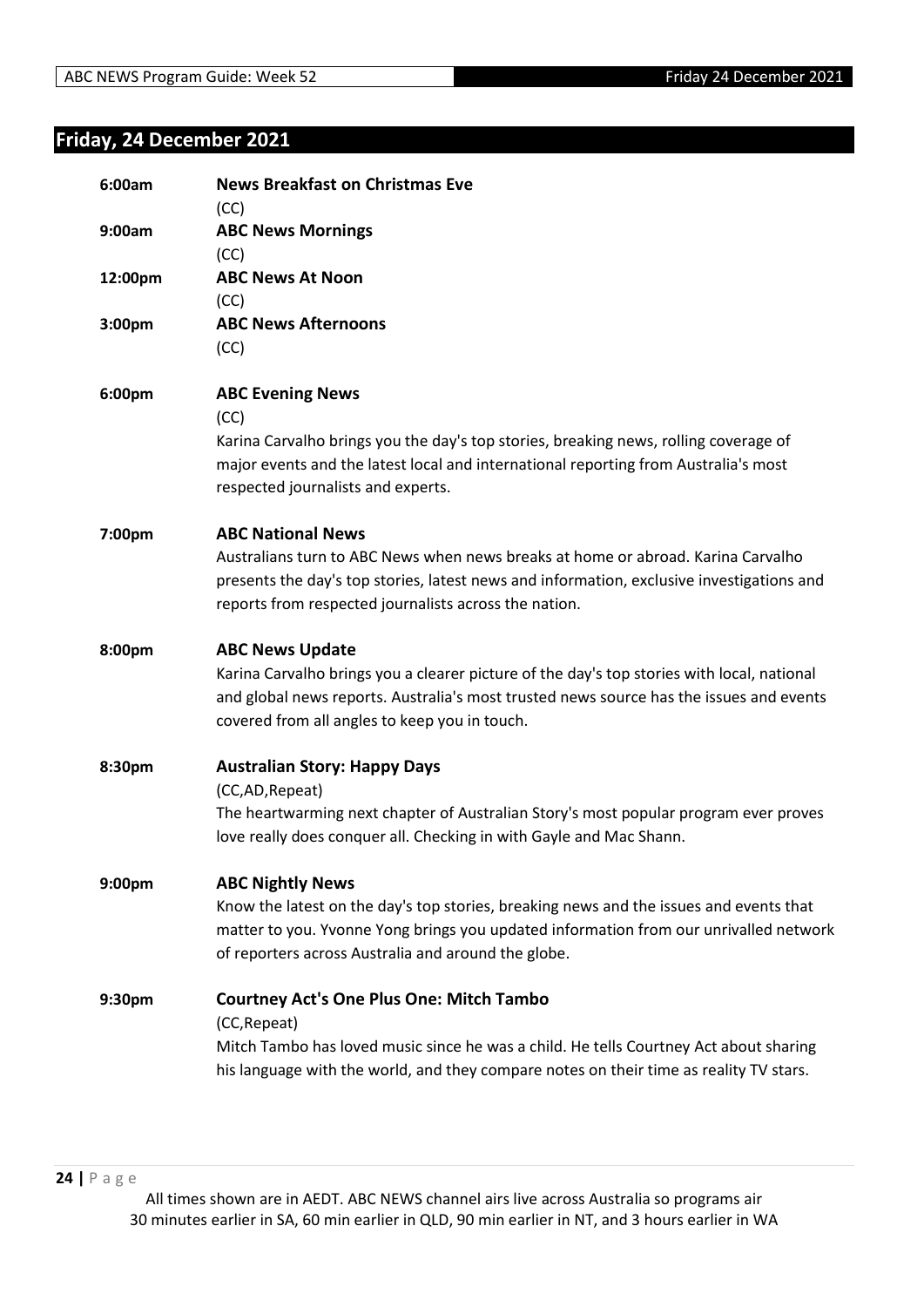| 10:00pm | <b>The World</b><br>(CC)Final<br>Know what's going on in our world. Yvonne Yong presents the latest international news<br>and a complete look at today's events with reports from ABC News correspondents and<br>interviews with experts and guests. (Final for 2021)                                   |
|---------|---------------------------------------------------------------------------------------------------------------------------------------------------------------------------------------------------------------------------------------------------------------------------------------------------------|
| 11:00pm | <b>ABC Late News</b><br>Turn to Australia's most trusted source of news to bring you a complete wrap of the<br>day's events. Yvonne Yong presents a summary of the day's key events, plus context,<br>analysis and original investigations.                                                             |
| 11:30pm | Back Roads: Agnes Water and 1770, Qld<br>(CC, Repeat, PG)<br>Join guest presenter Paul West as he discovers the heart and soul of the twin towns<br>Agnes Water and 1770 in Queensland, where science is harnessing the 'power of people'.                                                              |
| 12:00am | <b>ABC Late News</b><br>End your day informed and up-to-date. Yvonne Yong presents ABC Late News, bringing<br>you detailed coverage of the day's top stories, trusted analysis and new details on the<br>issues and events that shaped our day.                                                         |
| 12:15am | <b>Four Corners: Vaccinating Australia</b><br>(CC,AD, Repeat)<br>Australia's success in keeping COVID from taking hold made us the envy of the world, but<br>the slow pace of vaccine rollout has caused frustration and confusion. Adam Harvey<br>charts how our vaccination program has fallen short. |
| 1:00am  | <b>ABC Late News</b><br>(Repeat)<br>End your day informed and up-to-date. Yvonne Yong presents ABC Late News, bringing<br>you detailed coverage of the day's top stories, trusted analysis and new details on the<br>issues and events that shaped our day.                                             |
| 1:15am  | <b>Wide Open Spaces: Travelling Saddler</b><br>(CC, Repeat)<br>For decades Lyle and Helen Kent have driven their saddlery-filled truck across northern<br>Australia, travelling 35,000 kilometres each year to visit outback stations to sell their<br>wares. In 2019 Landline joined them.             |
| 1:30am  | <b>Australian Story: Happy Days</b><br>(CC,AD, Repeat)<br>The heartwarming next chapter of Australian Story's most popular program ever proves<br>love really does conquer all. Checking in with Gayle and Mac Shann.                                                                                   |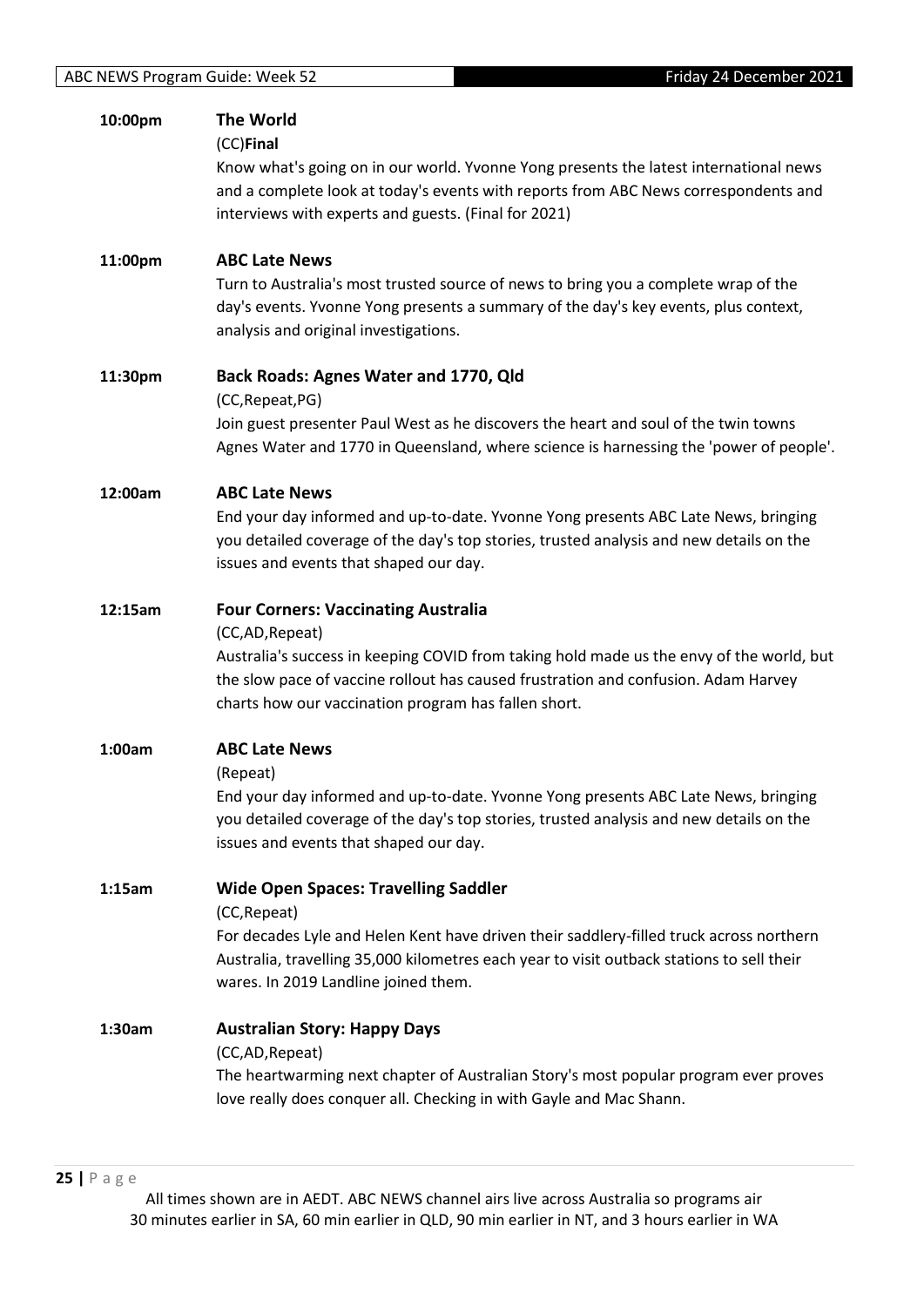| 2:00am | <b>DW News</b><br>Live from Berlin, our broadcast partner Deutsche Welle brings you the latest<br>international news, updated information on the Coronavirus pandemic and the day's top<br>stories from a European perspective.                                                     |
|--------|-------------------------------------------------------------------------------------------------------------------------------------------------------------------------------------------------------------------------------------------------------------------------------------|
| 2:30am | <b>Courtney Act's One Plus One: Mitch Tambo</b><br>(CC, Repeat)<br>Mitch Tambo has loved music since he was a child. He tells Courtney Act about sharing<br>his language with the world, and they compare notes on their time as reality TV stars.                                  |
| 3:00am | <b>DW News</b><br>Live from Berlin, our broadcast partner Deutsche Welle brings you the latest<br>international news, updated information on the Coronavirus pandemic and the day's top<br>stories from a European perspective.                                                     |
| 3:15am | <b>ABC Late News</b><br>(Repeat)<br>End your day informed and up-to-date. Yvonne Yong presents ABC Late News, bringing<br>you detailed coverage of the day's top stories, trusted analysis and new details on the<br>issues and events that shaped our day.                         |
| 3:30am | <b>DW Conflict Zone</b><br>From our broadcast partner Deutsche Welle, we go face-to-face with global decision-<br>makers, seeking straight answers to straight questions, putting the spotlight on<br>controversial issues and calling the powerful to account.                     |
| 4:00am | <b>DW News</b><br>Live from Berlin, our broadcast partner Deutsche Welle brings you the latest<br>international news, updated information on the Coronavirus pandemic and the day's top<br>stories from a European perspective.                                                     |
| 4:15am | Living With Fire: Blaze Aid<br>(CC, Repeat)<br>The Australian bushfires of Black Saturday, 7 February 2009, caused the death of 173<br>people. With the guidance of one farming couple, volunteers from around the nation<br>rallied to help rebuild fences, lives and communities. |
| 4:30am | <b>Foreign Correspondent: Climate Kids</b><br>(CC, Repeat)<br>In 2019 Foreign Correspondent profiled three young and passionate activists inspired by<br>Swedish teen Greta Thunberg to save the planet and demand action on global warming<br>with climate strikes and at the UN.  |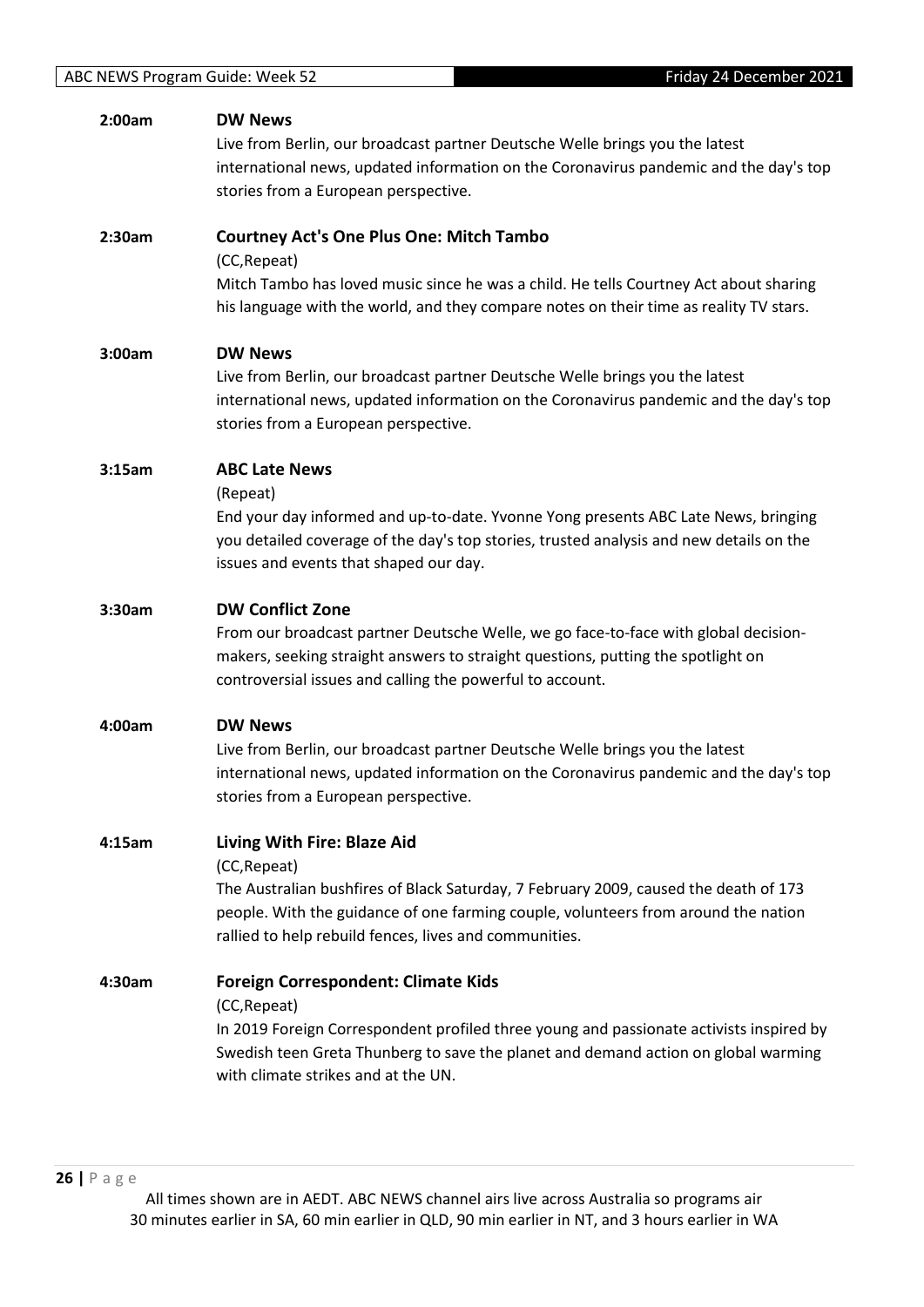# **5:00am DW News** Live from Berlin, our broadcast partner Deutsche Welle brings you the latest international news, updated information on the Coronavirus pandemic and the day's top stories from a European perspective. **5:15am Flight To Freedom** (CC,Repeat) Tracey Holmes presents an ABC News Special looking at the rescue mission that helped save more than a hundred athletes and their family members fleeing the Taliban in Afghanistan. **5:30am Back Roads: Agnes Water and 1770, Qld** (CC,Repeat,PG) Join guest presenter Paul West as he discovers the heart and soul of the twin towns Agnes Water and 1770 in Queensland, where science is harnessing the 'power of people'.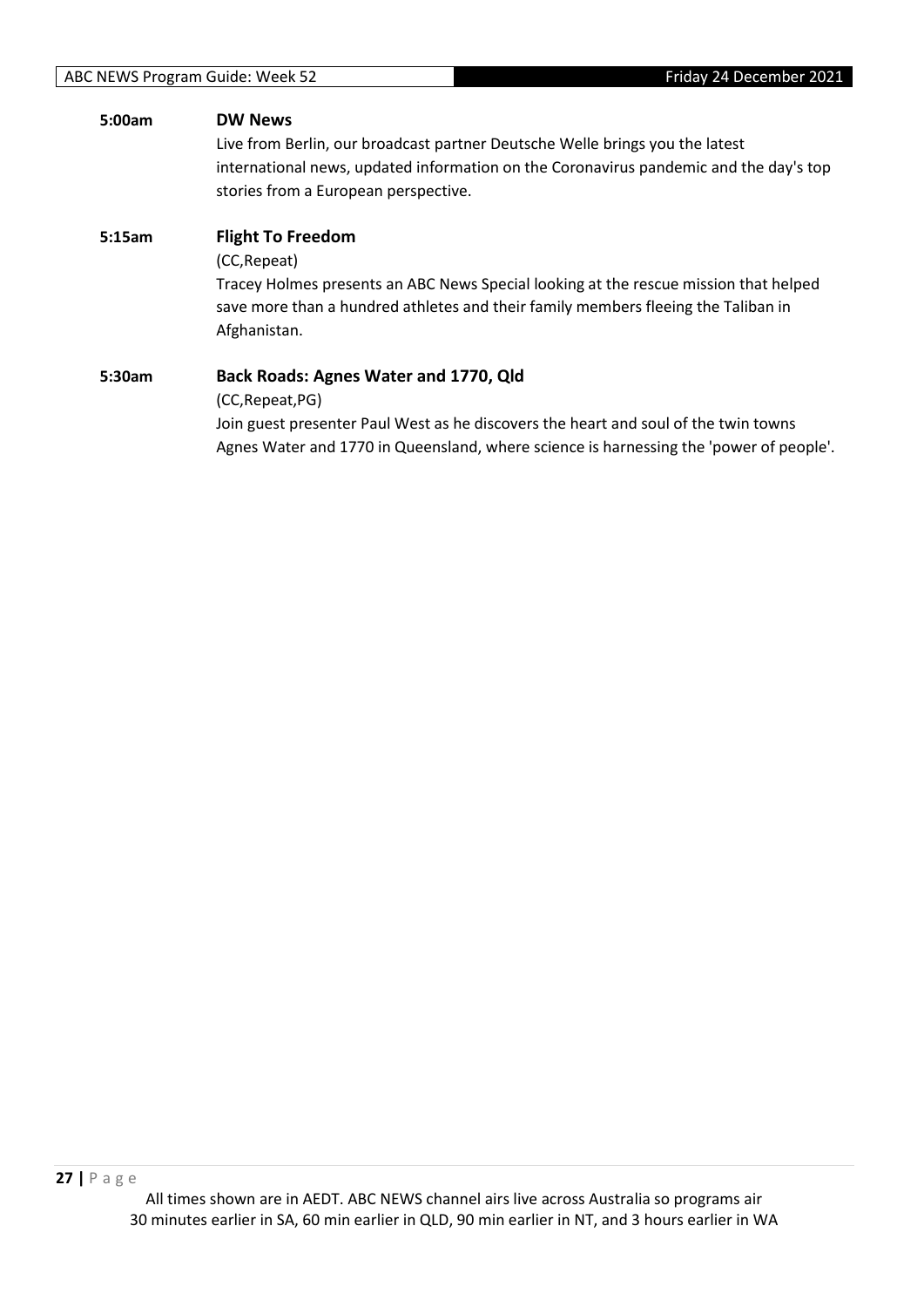# <span id="page-27-0"></span>**Saturday, 25 December 2021**

| 6:00am | <b>That Christmas</b>                                                                         |
|--------|-----------------------------------------------------------------------------------------------|
|        | (CC, Repeat, PG)                                                                              |
|        | Eleven poignant, funny and powerful stories about Christmas like no other, told by the        |
|        | people who lived through them. Some of the storytellers are familiar faces, some are<br>new.  |
|        |                                                                                               |
| 7:00am | <b>ABC News Summer</b>                                                                        |
|        | Stay in touch with the latest news across the summer with the day's top stories, breaking     |
|        | news and up-to-the minute information from Australia's most trusted source of                 |
|        | independent news.                                                                             |
| 7:30am | <b>Heywire</b>                                                                                |
|        | (CC, Repeat)                                                                                  |
|        | Heywire celebrates the stories of young people from regional Australia, featuring a           |
|        | collection of candid and courageous real life tales about life outside the big cities. Hosted |
|        | by Karla Ranby.                                                                               |
| 8:00am | <b>ABC News Summer</b>                                                                        |
|        | Stay in touch with the latest news across the summer with the day's top stories, breaking     |
|        | news and up-to-the minute information from Australia's most trusted source of                 |
|        | independent news.                                                                             |
| 8:30am | <b>Barrie Cassidy's One Plus One: Fran Kelly</b>                                              |
|        | (CC, Repeat)                                                                                  |
|        | After 17 years of early morning alarms, 2021 will be Fran Kelly's last year hosting RN        |
|        | Breakfast. She talks to Barrie Cassidy about her love of radio, what the world looks like     |
|        | before dawn and how she's seen Australia change.                                              |
| 9:00am | <b>ABC News Summer</b>                                                                        |
|        | (CC)                                                                                          |
|        | Stay in touch with the latest news across the summer with the day's top stories, breaking     |
|        | news and up-to-the minute information from Australia's most trusted source of                 |
|        | independent news.                                                                             |
| 9:30am | <b>Throwback</b>                                                                              |
|        | (CC, Repeat, PG)                                                                              |
|        | Meet the creators, authors and entertainers who shaped Australia's childhood pop              |
|        | culture. Featuring Jeff Fatt from The Wiggles, Emily Rodda, Tina Matthews, and author of      |
|        | Tomorrow When The War Began John Marsden.                                                     |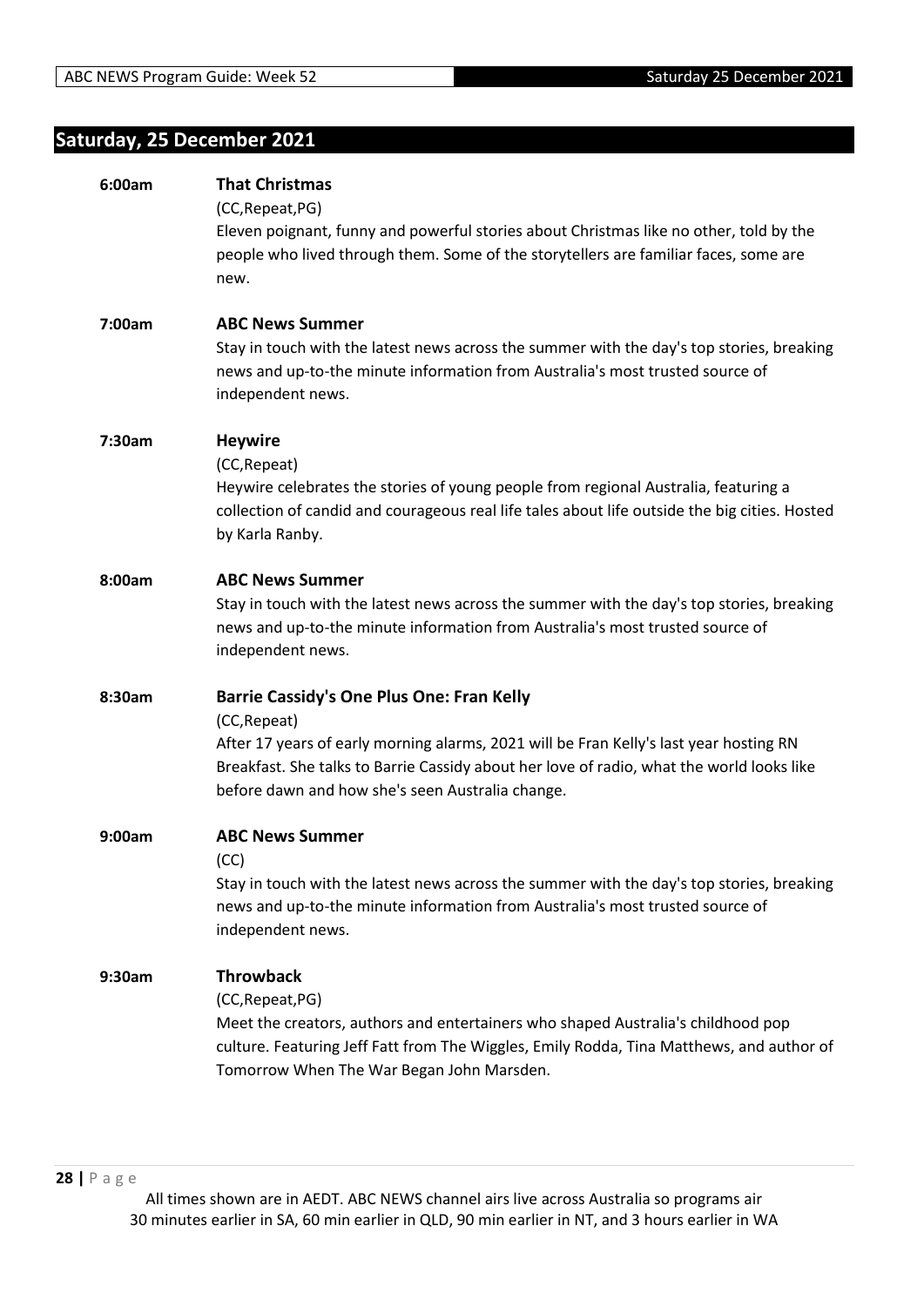| 10:00am | <b>ABC News Summer</b>                                                                                                                                                            |
|---------|-----------------------------------------------------------------------------------------------------------------------------------------------------------------------------------|
|         | (CC)                                                                                                                                                                              |
|         | Stay in touch with the latest news across the summer with the day's top stories, breaking<br>news and up-to-the minute information from Australia's most trusted source of        |
|         | independent news.                                                                                                                                                                 |
|         |                                                                                                                                                                                   |
| 10:30am | <b>ABC News Video Lab Presents</b>                                                                                                                                                |
|         | (Repeat)                                                                                                                                                                          |
|         | The ABC News Video Lab explains the events and issues making news in Australia and<br>around the world.                                                                           |
|         |                                                                                                                                                                                   |
| 11:00am | <b>ABC News Summer</b>                                                                                                                                                            |
|         | Stay in touch with the latest news across the summer with the day's top stories, breaking                                                                                         |
|         | news and up-to-the minute information from Australia's most trusted source of                                                                                                     |
|         | independent news.                                                                                                                                                                 |
| 11:30am | The World In 2021: Year In Review                                                                                                                                                 |
|         | (CC)                                                                                                                                                                              |
|         | Beverley O'Connor and The World team look back on the biggest issues and best                                                                                                     |
|         | international stories from ABC News reporters around the globe in 2021.                                                                                                           |
| 12:00pm | <b>ABC News Summer</b>                                                                                                                                                            |
|         | (CC)                                                                                                                                                                              |
|         | Stay in touch with the latest news across the summer with the day's top stories, breaking                                                                                         |
|         | news and up-to-the minute information from Australia's most trusted source of<br>independent news.                                                                                |
|         |                                                                                                                                                                                   |
| 12:30pm | <b>Rugged Paradise: The Abrolhos Islands</b>                                                                                                                                      |
|         | (CC, Repeat)                                                                                                                                                                      |
|         | 60kms off the WA coast in the Indian Ocean, is an archipelago of 122 islands with a dark,<br>rich history dating back 150 years before Captain Cook. The Houtman Abrolhos Islands |
|         | are isolated, stunning, pristine but dangerous.                                                                                                                                   |
|         |                                                                                                                                                                                   |
| 1:00pm  | <b>ABC News Summer</b>                                                                                                                                                            |
|         | (CC)<br>Stay in touch with the latest news across the summer with the day's top stories, breaking                                                                                 |
|         | news and up-to-the minute information from Australia's most trusted source of                                                                                                     |
|         | independent news.                                                                                                                                                                 |
|         |                                                                                                                                                                                   |
| 1:30pm  | The Ticket: Sport In 2021<br>(Repeat)                                                                                                                                             |
|         | In a Ticket Special, Tracey Holmes looks back on the big sporting issues of 2021 as                                                                                               |
|         | athletes faced the complications from another year of the pandemic while the Olympics                                                                                             |
|         | went ahead in Tokyo one year late.                                                                                                                                                |
|         |                                                                                                                                                                                   |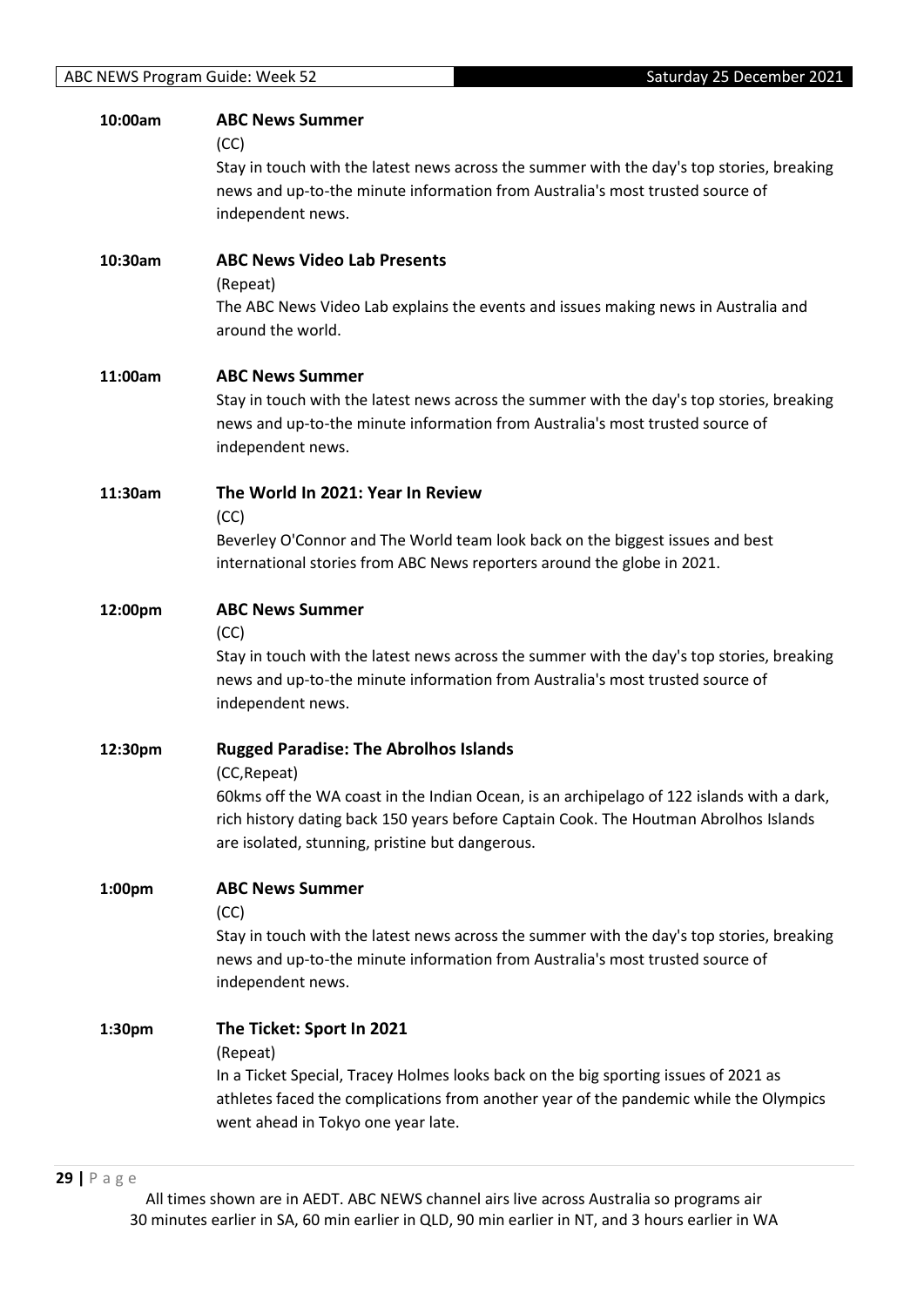| 2:00pm | <b>ABC News Update</b><br>The headlines from ABC News, bringing you the day's top stories and the latest news and<br>information at this hour.                                                                                                                                                                |
|--------|---------------------------------------------------------------------------------------------------------------------------------------------------------------------------------------------------------------------------------------------------------------------------------------------------------------|
| 2:00pm | Christmas In Australia With Christine Anu<br>(CC, Repeat)<br>Celebrate Christmas with Christine Anu as she explores how Australia's melting pot of<br>traditions, cultures and faiths not only sparks festive joy, but rejoices in the kindness and<br>resilience of Australians.                             |
| 3:00pm | <b>ABC News Summer</b><br>(CC)<br>Stay in touch with the latest news across the summer with the day's top stories, breaking<br>news and up-to-the minute information from Australia's most trusted source of<br>independent news.                                                                             |
| 3:30pm | <b>Barrie Cassidy's One Plus One: Melissa Leong</b><br>(CC, Repeat)<br>Melissa Leong is a very private person with a very public job. She tells Barrie about<br>feeling different, growing up with depression, and why she didn't immediately say yes<br>when offered the chance to be a judge on Masterchef. |
| 4:00pm | <b>ABC News Summer</b><br>Stay in touch with the latest news across the summer with the day's top stories, breaking<br>news and up-to-the minute information from Australia's most trusted source of<br>independent news.                                                                                     |
| 4:30pm | The World In 2021: Year In Review<br>(CC, Repeat)<br>Beverley O'Connor and The World team look back on the biggest issues and best<br>international stories from ABC News reporters around the globe in 2021.                                                                                                 |
| 5:00pm | <b>ABC News Summer</b><br>Stay in touch with the latest news across the summer with the day's top stories, breaking<br>news and up-to-the minute information from Australia's most trusted source of<br>independent news.                                                                                     |
| 5:30pm | <b>Throwback</b><br>(CC, Repeat, PG)<br>Meet the creators, authors and entertainers who shaped our childhood. Featuring<br>Pamela Clark (Children's Birthday Cake Book), Peter Combe, Melissa Kang (Dolly Doctor),<br>Andy Griffiths, Terry Denton & Luke Carroll (Lift Off).                                 |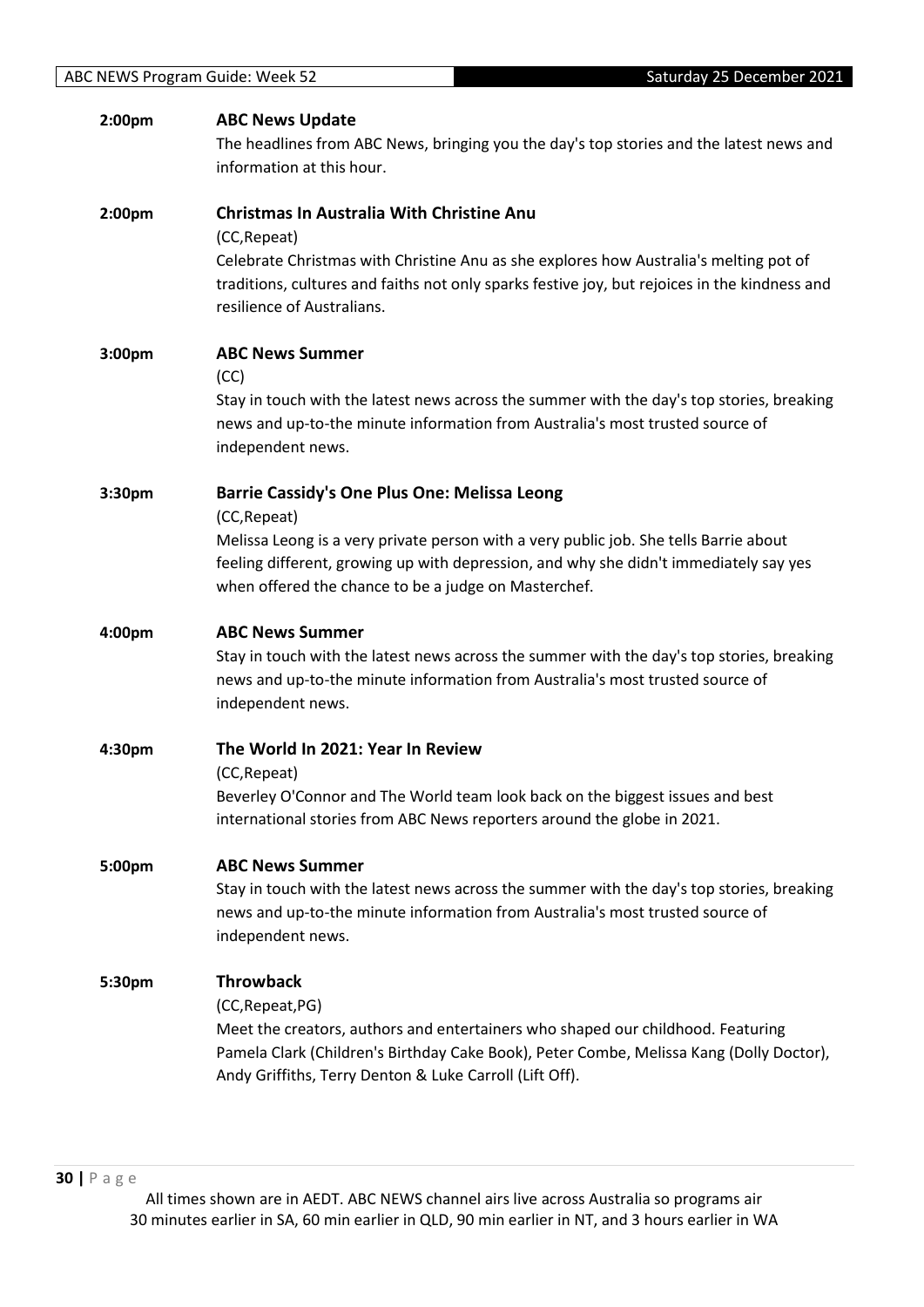| 6:00pm | <b>ABC News Summer</b>                                                                                                                                                                                                                 |
|--------|----------------------------------------------------------------------------------------------------------------------------------------------------------------------------------------------------------------------------------------|
|        | Stay in touch with the latest news across the summer with the day's top stories, breaking<br>news and up-to-the minute information from Australia's most trusted source of                                                             |
|        | independent news.                                                                                                                                                                                                                      |
| 6:30pm | <b>Heywire</b>                                                                                                                                                                                                                         |
|        | (CC, Repeat)                                                                                                                                                                                                                           |
|        | Heywire celebrates the stories of young people from regional Australia, featuring a<br>collection of candid and courageous real life tales about life outside the big cities. Hosted<br>by Karla Ranby.                                |
| 7:00pm | <b>ABC News on Christmas Day</b>                                                                                                                                                                                                       |
|        | (CC)<br>A special national edition of ABC News at 7PM on Christmas Day, bringing you the day's                                                                                                                                         |
|        | top stories and the latest news from across Australia and around the globe. Presented by<br>Dan Bourchier.                                                                                                                             |
| 7:30pm | <b>Crocodile Territory: Protecting a Predator</b>                                                                                                                                                                                      |
|        | (CC, Repeat)<br>The saltwater crocodile has come back from the brink of extinction since the Northern                                                                                                                                  |
|        | Territory outlawed hunting 50 years ago, but the wary relationship between the deadly                                                                                                                                                  |
|        | predator and people is shifting.                                                                                                                                                                                                       |
| 8:00pm | <b>ABC News Summer</b>                                                                                                                                                                                                                 |
|        | Stay in touch with the latest news across the summer with the day's top stories, breaking<br>news and up-to-the minute information from Australia's most trusted source of<br>independent news.                                        |
|        |                                                                                                                                                                                                                                        |
| 8:25pm | <b>Australian Story: Unmasking Max</b><br>(CC,AD, Repeat)                                                                                                                                                                              |
|        | Funnyman Max Gillies has been making people laugh all his life. Now at almost 80, he                                                                                                                                                   |
|        | reveals the hidden family grief he has carried with him, and how comic acting became a<br>welcome escape from his troubles at home as a child.                                                                                         |
|        |                                                                                                                                                                                                                                        |
| 9:00pm | <b>ABC News Summer</b>                                                                                                                                                                                                                 |
|        | Stay in touch with the latest news across the summer with the day's top stories, breaking                                                                                                                                              |
|        | news and up-to-the minute information from Australia's most trusted source of<br>independent news.                                                                                                                                     |
| 9:30pm | <b>Barrie Cassidy's One Plus One: Melissa Leong</b>                                                                                                                                                                                    |
|        | (CC, Repeat)                                                                                                                                                                                                                           |
|        | Melissa Leong is a very private person with a very public job. She tells Barrie about<br>feeling different, growing up with depression, and why she didn't immediately say yes<br>when offered the chance to be a judge on Masterchef. |
|        |                                                                                                                                                                                                                                        |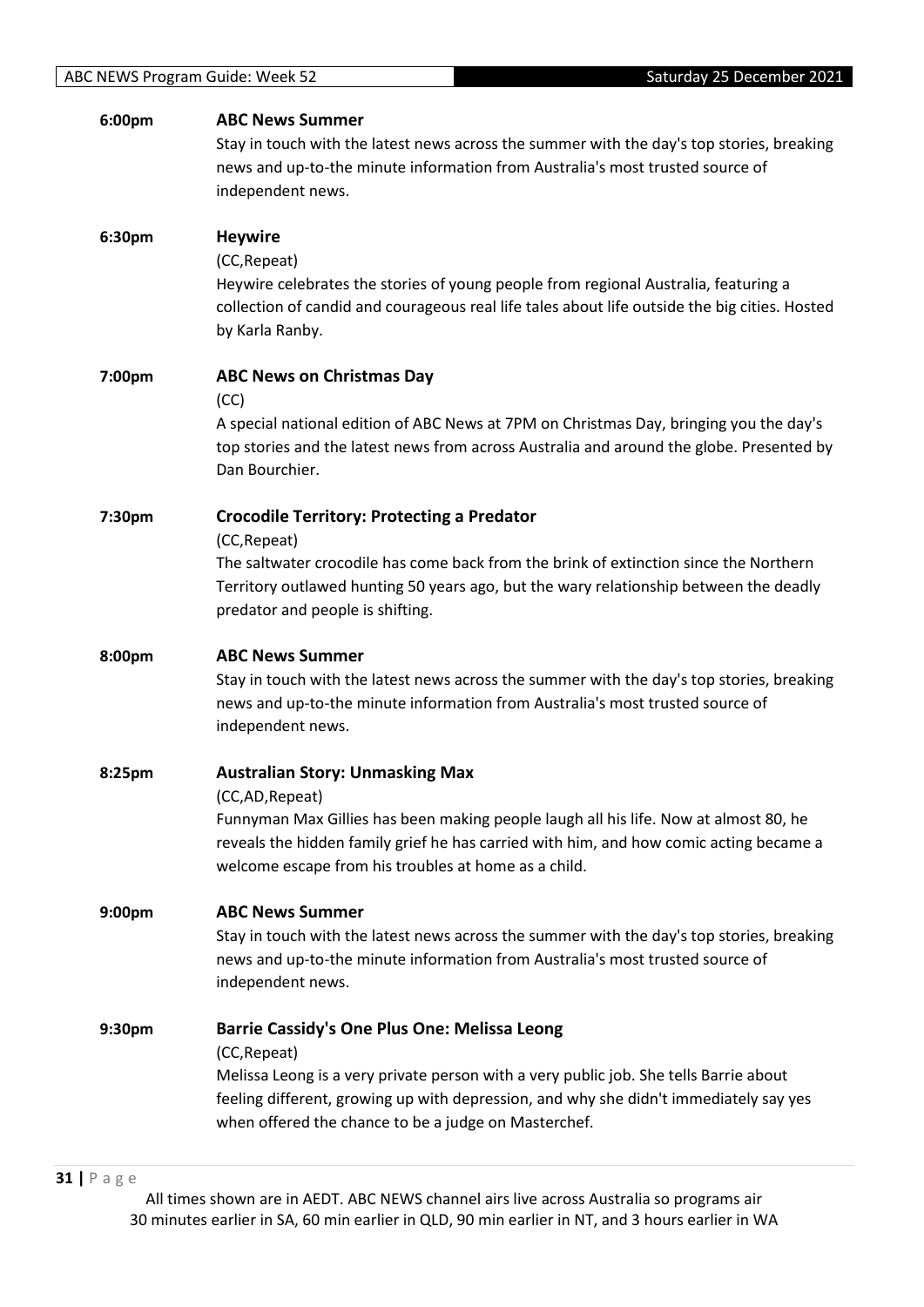| 10:00pm | <b>ABC News Summer</b><br>Stay in touch with the latest news across the summer with the day's top stories, breaking<br>news and up-to-the minute information from Australia's most trusted source of<br>independent news.                                                                      |
|---------|------------------------------------------------------------------------------------------------------------------------------------------------------------------------------------------------------------------------------------------------------------------------------------------------|
| 10:30pm | The World In 2021: Year In Review<br>(CC, Repeat)<br>Beverley O'Connor and The World team look back on the biggest issues and best<br>international stories from ABC News reporters around the globe in 2021.                                                                                  |
| 11:00pm | <b>ABC News Summer</b><br>Stay in touch with the latest news across the summer with the day's top stories, breaking<br>news and up-to-the minute information from Australia's most trusted source of<br>independent news.                                                                      |
| 11:30pm | <b>Back Roads: Local Heroes Special</b><br>(CC,AD,Repeat,G)<br>Heather Ewart reconnects with some of our favourite characters - remarkable local<br>heroes who live on the back roads. From the parched red dirt of Roebourne in WA to the<br>rolling green hills of Corryong in Victoria.     |
| 12:00am | <b>ABC News Summer</b><br>Stay in touch with the latest news across the summer with the day's top stories, breaking<br>news and up-to-the minute information from Australia's most trusted source of<br>independent news.                                                                      |
| 12:15am | <b>Four Corners: Packer's Gamble</b><br>(CC,AD, Repeat)<br>A cautionary tale of big money, back room lobbying and political influence. As James<br>Packer prepares to walk away from the casino business he championed, those who<br>fought against Crown say there are lessons to be learned. |
| 1:00am  | <b>DW News</b><br>Live from Berlin, our broadcast partner Deutsche Welle brings you the latest<br>international news, updated information on the Coronavirus pandemic and the day's top<br>stories from a European perspective.                                                                |
| 1:15am  | <b>Wide Open Spaces: Nullarbor Drought</b><br>(CC, Repeat)<br>In 2010 the almost treeless Nullarbor plain was in terrible drought. Pastoralists were<br>coping with the dry in different ways and some are gearing up for even tougher<br>conditions in the future.                            |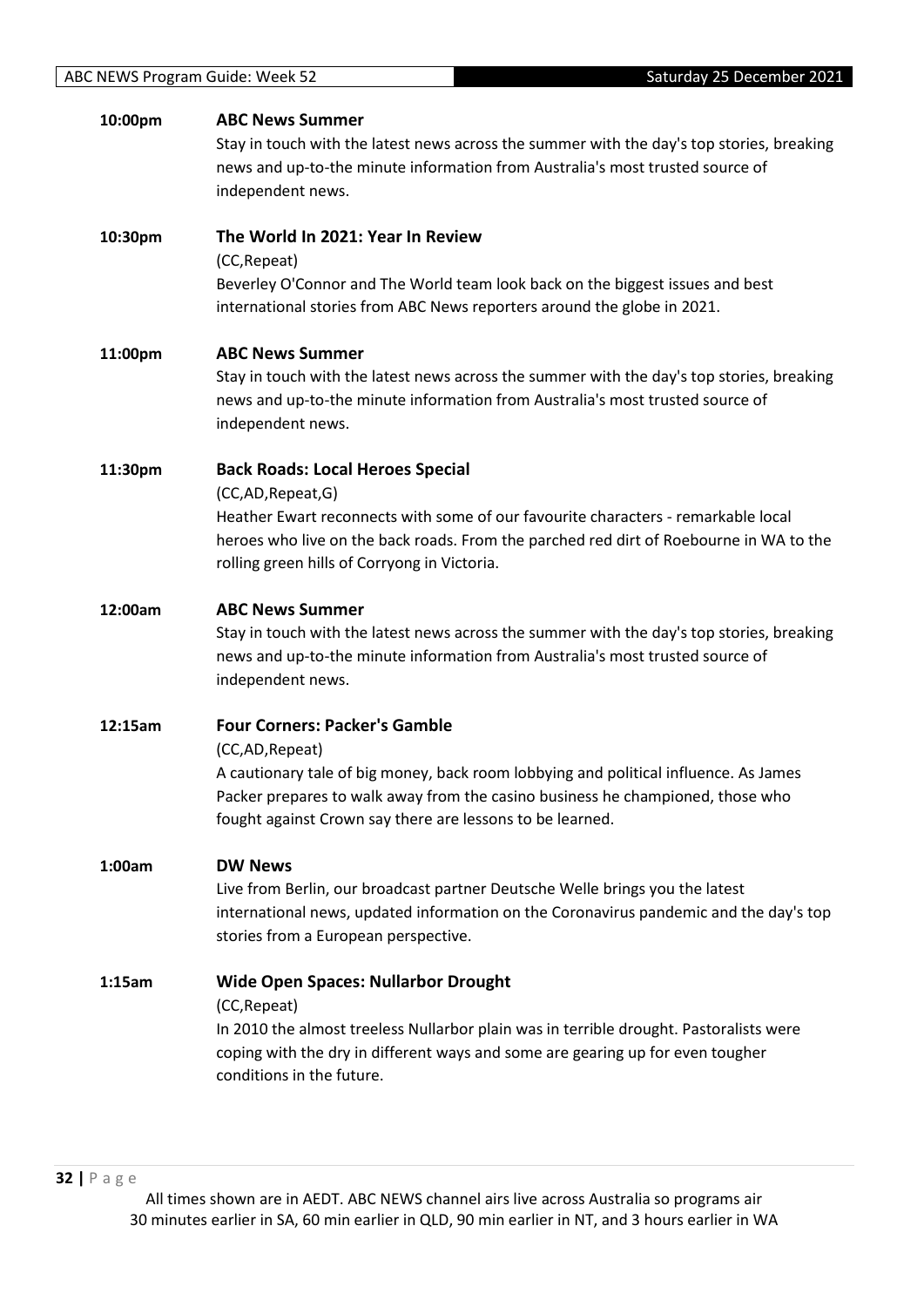| 1:25am | <b>Australian Story: Unmasking Max</b><br>(CC,AD,Repeat)<br>Funnyman Max Gillies has been making people laugh all his life. Now at almost 80, he<br>reveals the hidden family grief he has carried with him, and how comic acting became a<br>welcome escape from his troubles at home as a child. |
|--------|----------------------------------------------------------------------------------------------------------------------------------------------------------------------------------------------------------------------------------------------------------------------------------------------------|
| 2:00am | <b>DW News</b><br>Live from Berlin, our broadcast partner Deutsche Welle brings you the latest news on the<br>Coronavirus pandemic and the day's top stories from a European perspective.                                                                                                          |
| 2:15am | <b>ABC Late News</b><br>(Repeat)<br>The final word on the day's top stories, with the latest news and updated information<br>from Australia's most trusted news source.                                                                                                                            |
| 2:30am | <b>DW Focus On Europe</b><br>From our broadcast partner Deutsche Welle, Focus On Europe puts the spotlight on<br>people and asks what drives the people of Europe - politically, socially and culturally.<br>What are their views, hopes and fears?                                                |
| 3:00am | <b>DW News</b><br>Live from Berlin, our broadcast partner Deutsche Welle brings you the latest<br>international news, updated information on the Coronavirus pandemic and the day's top<br>stories from a European perspective.                                                                    |
| 3:15am | <b>Bee Cause: Purple Hive</b><br>(CC, Repeat)<br>Australia is the only continent still free from varroa mite, a blood-sucking parasite that<br>devastates bee colonies. Engineers have designed a hive that uses cameras and artificial<br>intelligence to detect hitch-hiking mites.              |
| 3:30am | <b>The Mix: The Music</b><br>(CC, Repeat, This Program contains coarse language and nudity)<br>A selection of stories from the archives that are all about the music. Includes poet and<br>hip hop artist Kate Tempest, the ACO's Richard Tognetti, Julia Jacklin, Electric Fields and<br>more.    |
| 4:00am | <b>DW News</b><br>Live from Berlin, our broadcast partner Deutsche Welle brings you the latest<br>international news, updated information on the Coronavirus pandemic and the day's top<br>stories from a European perspective.                                                                    |